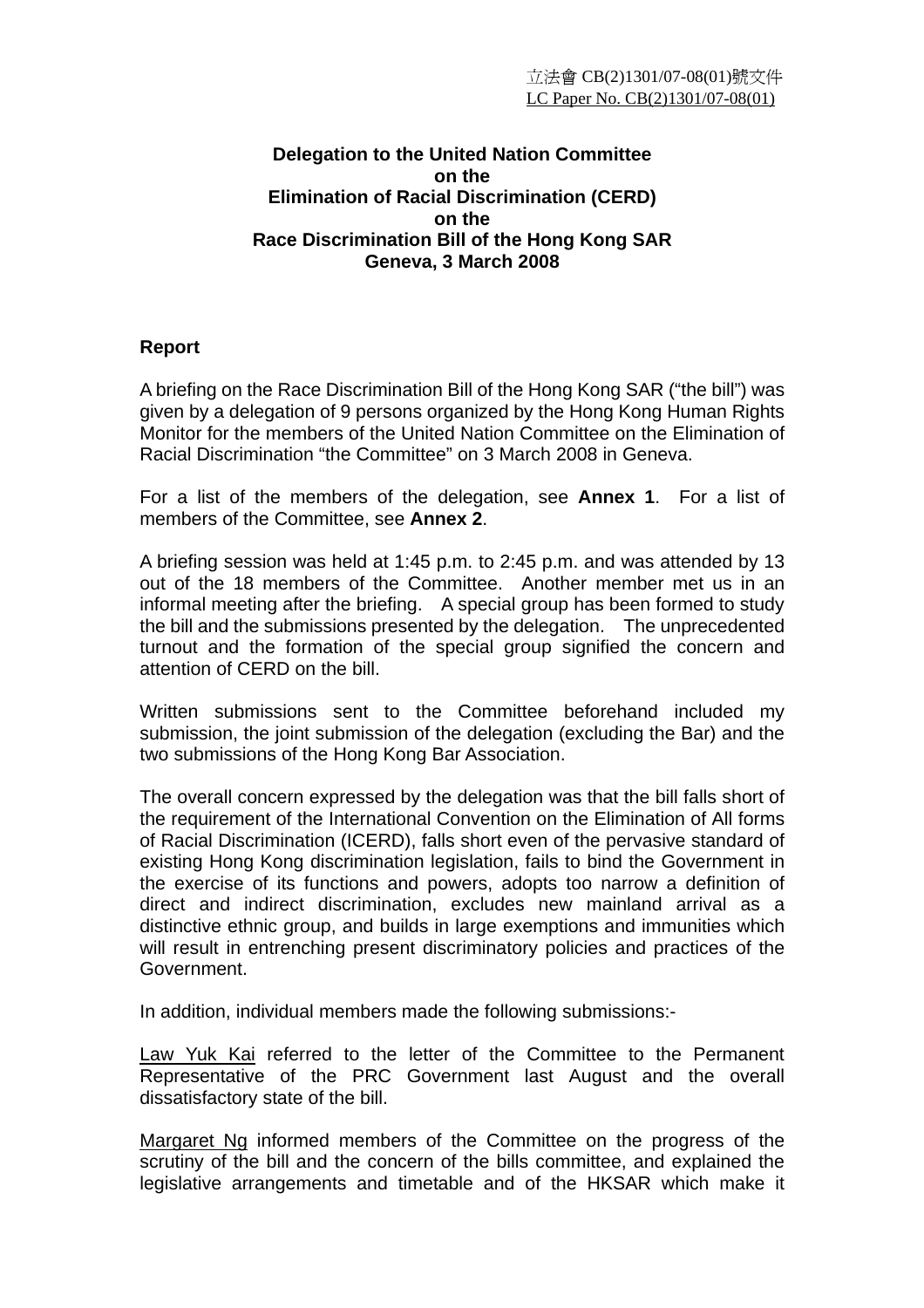imperative that the SAR Government makes major amendments to the bill to bring it to the requisite standard as a matter of urgency, failing which LegCo will be forced either to enact a defective legislation or to allow the bill to fall through.

Rimsky Yuen SC explained why the Bill of Rights Ordinance does not offer effective remedy against racial discrimination in Government actions and practices, presented the major areas of concern in the bill, and invited CERD to take appropriate action including: (1) give an overall assessment of the bill's compliance with ICERD, and (2) make recommendation on how the bill should be amended.

Kelley Loper highlighted the adverse educational impact of the bill by reason of its lower standard and narrower scope relative to other discrimination legislation, and the effect of the large exemptions provided in the bill to entrench existing discriminatory government practices.

Fermi Wong informed the Committee members of the actual discrimination faced by minorities in Hong Kong in the area of medical services, job seeking and education, and the fact that Government hospitals and job centres are already using the language exemption under the bill as sanction for their present discriminatory practices.

Patrick Yu addressed the legal aspects of the bill in some detail and related them to European jurisprudence on discrimination legislation.

Devi Novianti described the discriminatory and humiliating treatment minorities have to accept in order to give their children a chance in education, giving her own experience as illustration.

Members of the Committee appeared to have already taken the problems regarding Clauses 3 and 4 of the bill on board, and asked pertinent questions on a range of matters particularly on LegCo's timing and procedures for moving amendments and voting, the overall situation of minorities in Hong Kong, the use of Chinese and English and availability of schools using English as medium of instruction assessable to non-Chinese speaking minorities at assessable fees and charges. They emphasized to the delegation the importance of the use of languages, and a broad rather than narrow understanding of "race" within the meaning of ICERD.

In general, members of the Committee shown great interest, understanding and sympathy, and informed the delegation they will deliberate on the matter. The delegation expressed their thanks for the opportunity to address members of the Committee. The delegation also discussed with members of the Committee possible action to be taken under the "early warning" and "urgent action" procedure of CERD. Emphasis was laid on the importance for Hong Kong to enact a bill which sets down the right standard for racial equality as a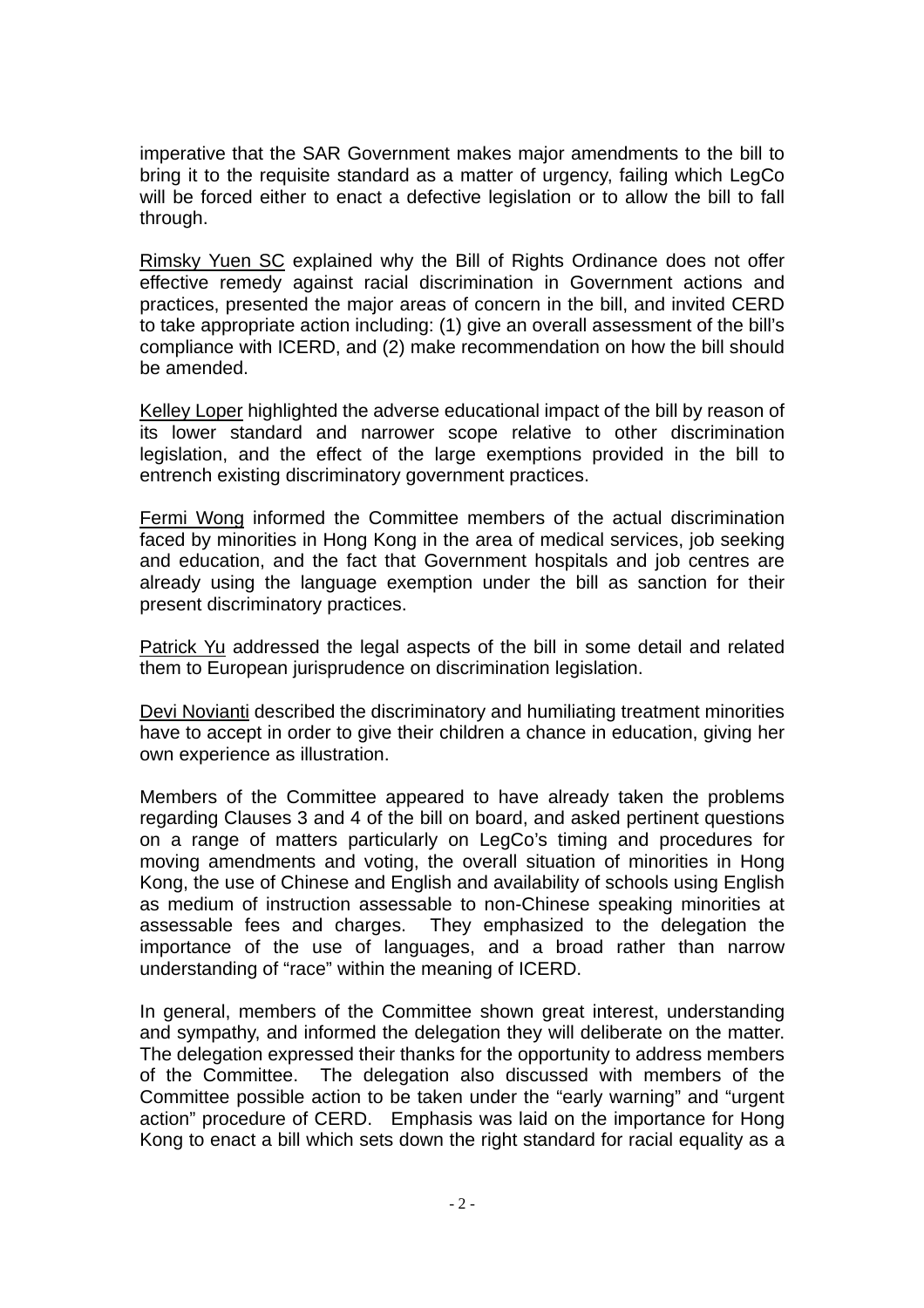first step towards the elimination of all forms of racial discrimination.

Press releases in Hong Kong and press clippings and included in **Annex 3**.

Dated the 6<sup>th</sup> day of March 2008

Margaret Ng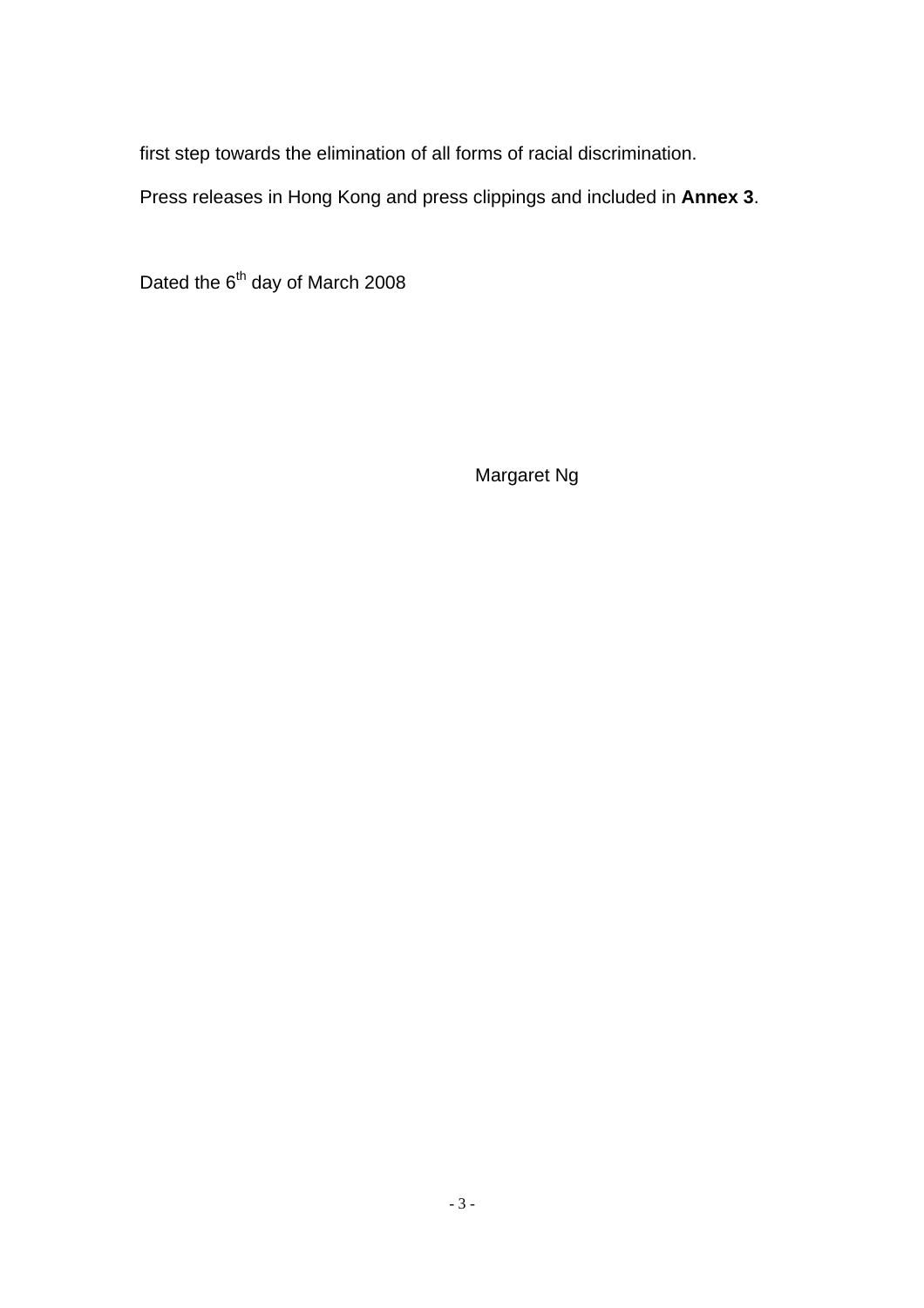#### **Annex 1**

# **Delegation to the United National Committee on the Elimination of Racial Discrimination Geneva, March 2008**

## **Members of the Hong Kong delegation**

| Mr. Law Yuk Kai                              | (Director, HK Human Rights Monitor)                                                             |  |  |  |  |
|----------------------------------------------|-------------------------------------------------------------------------------------------------|--|--|--|--|
| Ms. Margaret Ng                              | (Chairperson, Bills Committee<br>Race<br>on<br>Discrimination Bill, Legislative Council, HKSAR) |  |  |  |  |
| Mr. Rimsky Yuen                              | (Chairperson, Hong Kong Bar Association)                                                        |  |  |  |  |
| Mr. P.Y. Lo                                  | (Chairperson, Council<br>Member,<br>HK.<br>Bar<br>Association)                                  |  |  |  |  |
| Mr. Patrick Yu                               | (Director, Northern Ireland Council for Ethnic<br>Minorities)                                   |  |  |  |  |
| Ms. Kelley Loper                             | (Representative, HK Against Racial Discrimination;<br>Law Department, University of HK)         |  |  |  |  |
| Ms. Wong Wai Fun Fermi (Director, HK Unison) |                                                                                                 |  |  |  |  |
| Ms. Devi Novianti                            | (Representative, HK Unison)                                                                     |  |  |  |  |
| Ms. Christina de Falco                       | (Representative, Asia Migrant Centre)                                                           |  |  |  |  |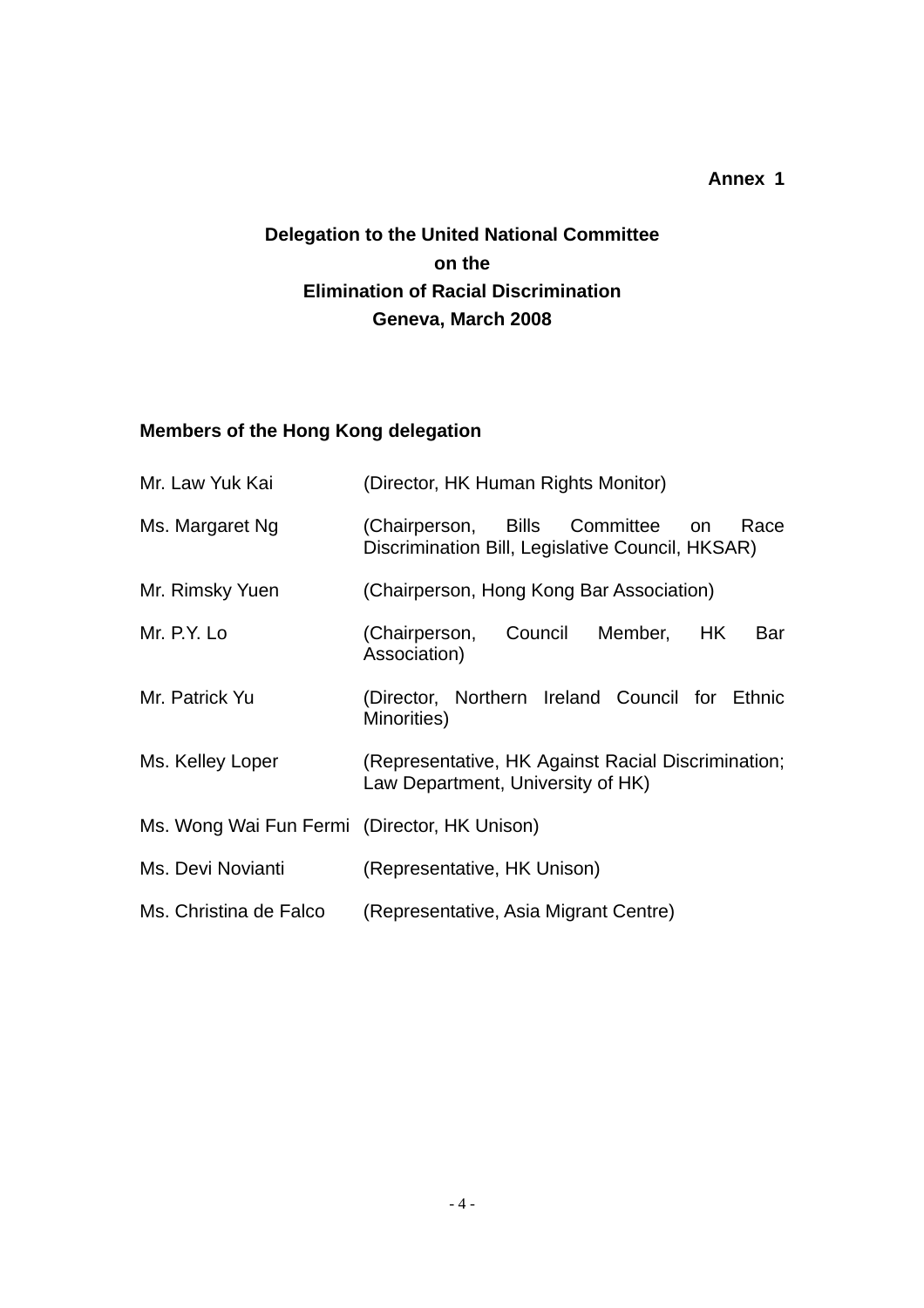#### **COMMITTEE ON THE ELIMINATION OF RACIAL DISCRIMINATION 72nd session 18 February – 7 March 2008**

#### **MEMBERS OF THE COMMITTEE**

| Name of the member                                        | Nationality                                             | Term expires on 19<br>January |
|-----------------------------------------------------------|---------------------------------------------------------|-------------------------------|
| *Mr. Mahmoud ABOUL-NASR                                   | Egypt                                                   | 2010                          |
| *Mr. Nourredine AMIR                                      | Algeria                                                 | 2010                          |
| *Mr. Alexei S. AVTONOMOV                                  | <b>Russian Federation</b>                               | 2012                          |
| *Mr. Jose Francisco CALITZAY                              | Guatemala                                               | 2012                          |
| *Ms. Fatimata-Binta Victoire DAH                          | <b>Burkina Faso</b>                                     | 2012                          |
| *Mr. Regis de GOUTTES                                     | France                                                  | 2010                          |
| *Mr. Ion DIACONU                                          | Romania                                                 | 2012                          |
| *Mr. Kokou Mawuena Ika Kana (Dieudonne)<br><b>EWOMSAN</b> | Togo                                                    | 2010                          |
| Mr. HUANG Yong'an                                         | China                                                   | 2012                          |
| *Mr. Anwar KEMAL                                          | Pakistan                                                | 2010                          |
| **Mr. Morten KJAERUM (Co-ordinator)                       | <b>Denmark</b>                                          | 2010                          |
| *Mr. Dilip LAHIRI                                         | India                                                   | 2012                          |
| Mr. Jose A. LINDGREN ALVES                                | <b>Brazil</b>                                           | 2010                          |
| Mr. Pastor Elias MURILLO MARTINEZ                         | Columbia                                                | 2012                          |
| *Mr. Chris Maina PETER                                    | Tanzania                                                | 2012                          |
| *Mr. Pierre-Richard PROSPER                               | <b>U.S.A.</b>                                           | 2012                          |
| Mr. Linos-Alexandre SICILIANOS                            | Greece                                                  | 2010                          |
| *Mr. Patrick THORNBERRY                                   | United Kingdom of Great Britain<br>and Northern Ireland | 2010                          |

\* Present at the briefing with the Hong Kong delegation on 3 March 2008

\*\* Met with the Hong Kong delegation after the briefing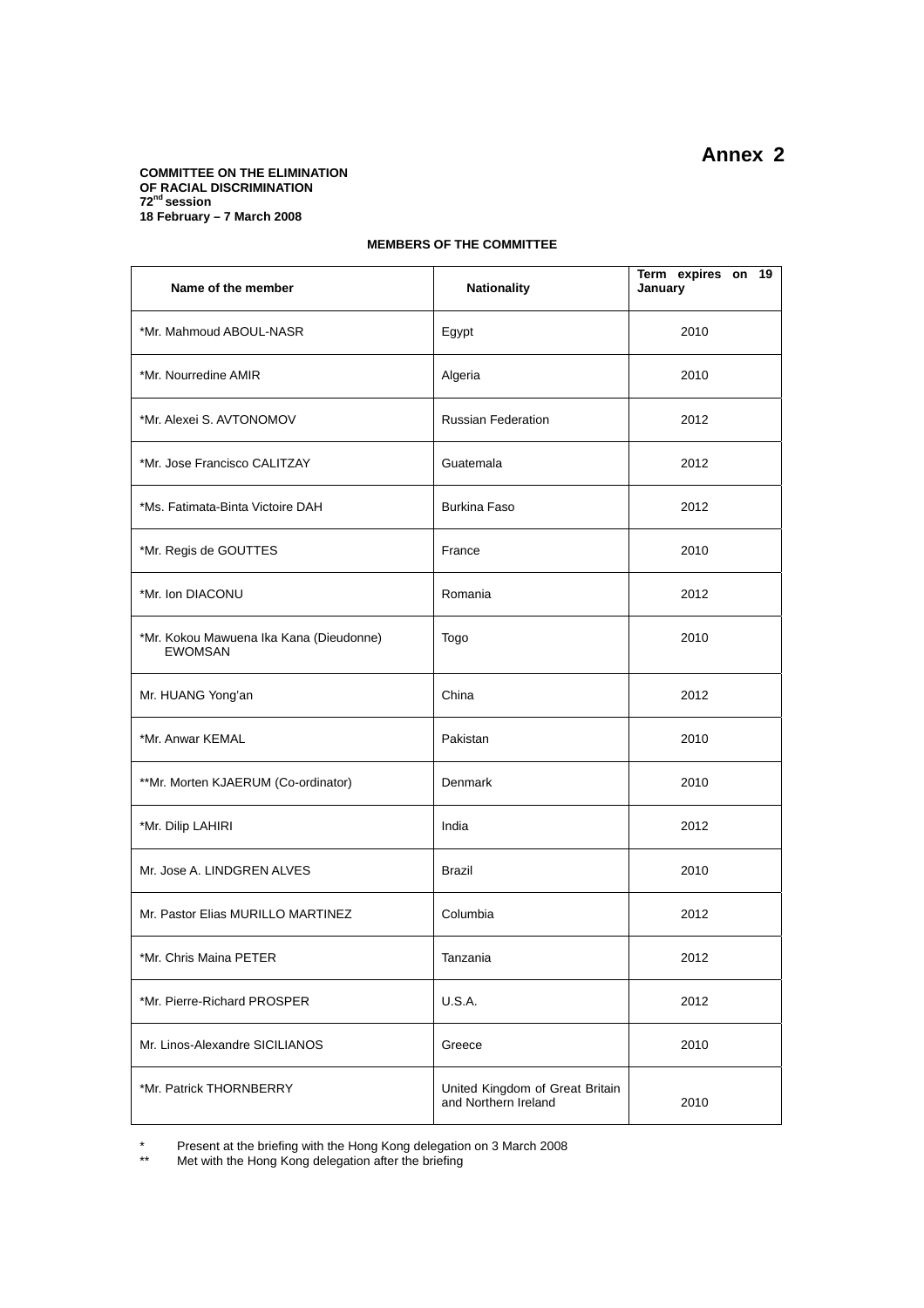Room 116, New Henry House, 10 Ice House Street, Central Tel: (852) 2537 2725 Fax:(852) 2179 5190

LegCo Office of the Hon. Margaret Ng



# **Press Release 4.3.2008**

#### **UNCERD expressed great interest and deep concern in the Hong Kong Race Discrimination Bill**

 Civic Party legislator Margaret Ng who has just returned this afternoon from a meeting with the United Nation Committee on the Elimination of Racial Discrimination (CERD) in Geneva says that the Committee expressed great interest and deep concern in the Hong Kong Race Discrimination Bill and may consider issuing a "early warning" letter to the PRC Government or taking "urgent action" under new procedures of the Committee.

 Miss Ng was with a Hong Kong delegation organized by Hong Kong Human Rights Monitor Law Yuk Kai. Other members comprised Hong Kong Bar Association representatives, Chairman Rimsky Yuen SC and Mr. P. Y. Lo; Director of the Northern Ireland Council for Ethnic Minorities, Mr. Patrick Yu, Representative of the Hong Kong Against Racial Discrimination and Research Assistant Professor of the Law Department, University of Hong Kong, Ms. Kelley Loper; Hong Kong Unison representatives, Director Wong Wai Fun Fermi and Ms. Devi Novianti; Representative of the Asian Migrant Centre, Ms. Christina de Falco and Director of the Human Rights Monitor Mr. Law Yuk Kai.

 The delegation was received by an unprecedented turnout of 14 out of the 18-member CERD, which has set up a special group headed by Mr. Patrick Thornberry (United Kingdom) to look into the matter and follow up action including early warning and urgent action.

 "We have been given a very warm reception. Committee members have obviously read the submissions we have sent in advance and asked many pertinent questions. There is no doubt that Members of the Committee consider the Hong Kong bill in its current form short of the requirements of the ICERD (International Convention to Eliminate All Forms of Racial Discrimination) and are sympathetic. The question is what action they can take to be of assistance," said Ms. Ng: " I think the meeting was extremely fruitful and certainly worthwhile."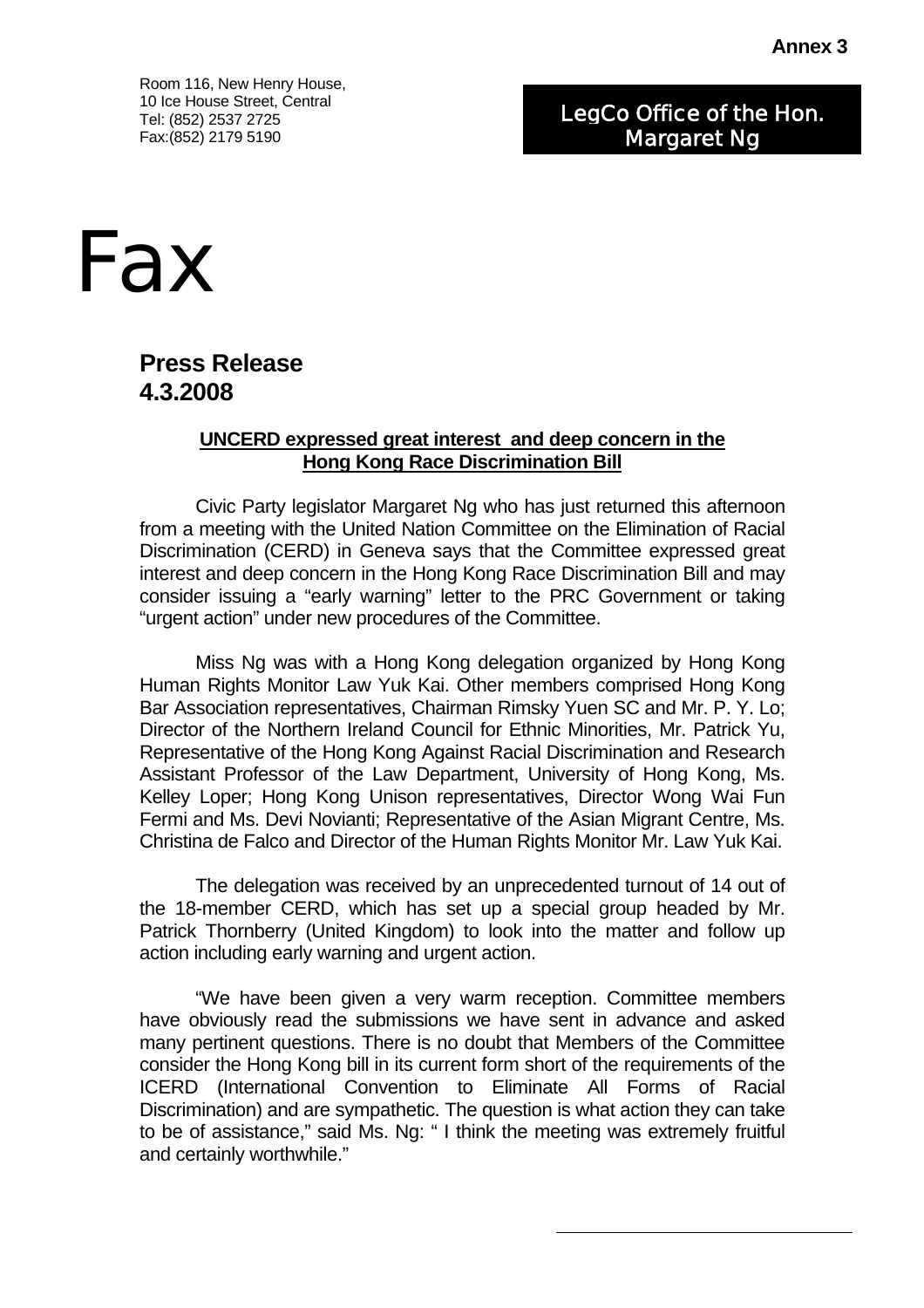A photo of the Hong Kong delegation can be downloaded from the following links:

http://www.civicparty.hk/temp080304/P1000593.JPG http://www.civicparty.hk/temp080304/P1000594.JPG

Photo caption﹕

From left: Patrick Yu, Rimsky Yuen SC, Wong Wai Fun Fermi, Devi Novianti, Law Yuk Kai, Kelley Loper, Christina de Falco, Margaret Ng and P. Y. Lo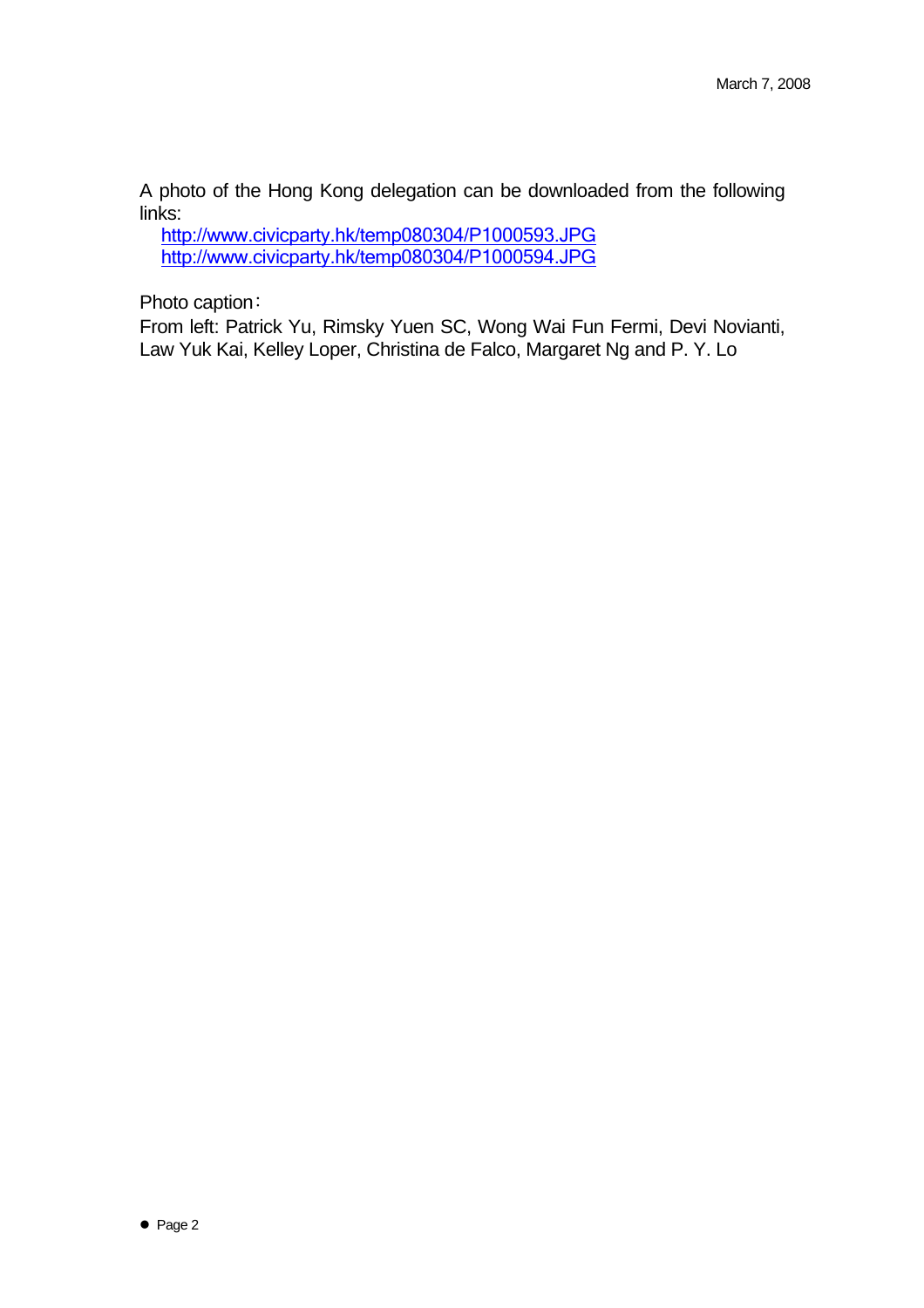Room 116, New Henry House, 10 Ice House Street, Central Tel: (852) 2537 2725 Fax:(852) 2179 5190

# 吳靄儀議員辦事處



# 新聞稿 **4.3.2008**

#### 聯合國消除種族歧視委員會關注本港對於消除種族歧視的立法內容和進展

身兼立法會《種族歧視條例草案》法案委員會主席的公民黨法律界議員 吳靄儀聯同多位本地民間團體代表,在本月三日出席在瑞士日內瓦舉行的聯 合國消除種族歧視委員會(下稱委員會)的公開會議,向委員會簡介香港目前就 消除種族歧視的立法內容和進展,及對草案的關注範圍。

 吳靄儀於今天(三月四日)下午返抵本港後表示,他們 9 人與委員會 18 位 成員中的 14 位委員會面,為該委員會歷來最多成員與團體代表會面的一次。 委員會在開會前已審閱了各團體代表事先提交的意見書,並對於香港團體及 立法會議員親身向委員會作簡介表示感謝,認為各代表所提供的資料對他們 非常有幫助。委員會非常關注香港的種族歧視情況及立法進展等問題,並在 會上向各團體代表進一步詢問詳情。

除吳靄儀外,參與這次會面的香港民間團體代表包括香港大律師公會 主席袁國強及執委會成員羅沛然、融樂會總幹事王惠芬及融樂會代表 Devi Novianti、種族平等聯盟代表、香港大學法律學院助理教授羅愷麗 (Kelley Loper)、香港人權監察總幹事羅沃啟、北愛爾蘭少數族裔委員會總監余仲賢及 Asian Migrant Centre 代表 Christina de Falco。

身兼立法會《種族歧視條例草案》法案委員會主席的吳靄儀指出,她 在會上主要向委員會解釋草案的主要內容及立法會的立法時間表及投票程 序,並反映草案委員會曾舉辦公聽會,聽取民間團體代表、學者及專家的意 見。她亦向委員會反映團體及學者其中一項主要的關注,就是草案未能約束 政府的歧視行為,擔心特區政府缺乏決心制訂合適法例,以充分保障香港少 數族裔不受歧視。假如政府不及時提出切實的修正,立法會就會面對被迫通 過一項不符國際公約要求的法案,或讓法案因不通過而失效的兩難。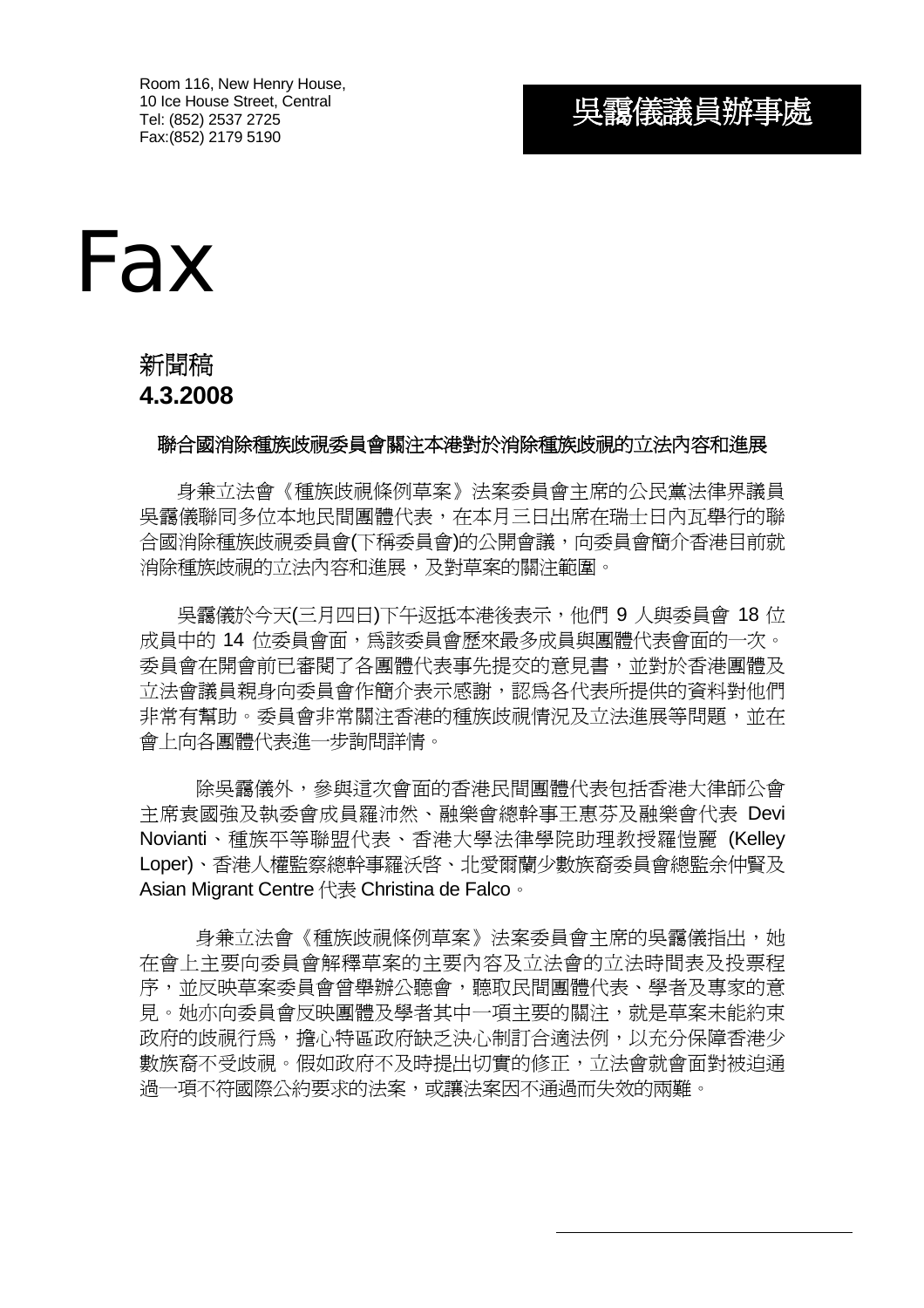香港大律師公會代表及 Kelley Loper 均向委員會反映, 從法律角度, 草 案並不附合《消除一切形式歧視公約》的規定,大律師公會並建議委員會對 條例草案作全面評估,然後向特區政府提出改善建議。

融樂會總幹事王惠芬則向委員會表達條例草案倘通過後,無助改善現 時在公營機構(如醫院),或求職機構在語文方面對少數族裔所造成的歧視 或不公平待遇。北愛爾蘭少數族裔委員會總監余仲賢則向委員闡述條例草案 與其他地區相關法例的比較。而融樂會的成員 Devi Novianti 主要向委員會反 映本港教育制度對少數族裔接受教育造成困難或不公平的情況。

委員會對於香港的種族歧視問題,十分關注,並已成立了一個專責小 組討論及研究如何作出跟淮。如有需要,委員會主席更可去信向相關成員國 或地區政府提出預先警告(early warning)或採取急切行動 (urgent action)。總 結這次行程,吳靄儀形容委員會成員均十分認真聽取及研究各團體代表的意 見,對於如何協助香港制訂更完善的反歧視法例,顯出極大誠意。她對於同 行成員致力消除香港種族歧視的誠意印象深刻,認為此行充實及有意義。

如欲索取照片,可從以下的連結下載: http://www.civicparty.hk/temp080304/P1000593.JPG http://www.civicparty.hk/temp080304/P1000594.JPG

圖片說明﹕

- 左一﹕余仲賢
- 左二﹕袁國強
- 左三﹕王惠芬
- 左四﹕Devi Novianti
- 左五﹕羅沃啟
- 左六: Kelley Loper
- 左七﹕Christina de Falco
- 左八﹕吳靄儀
- 左九﹕羅沛然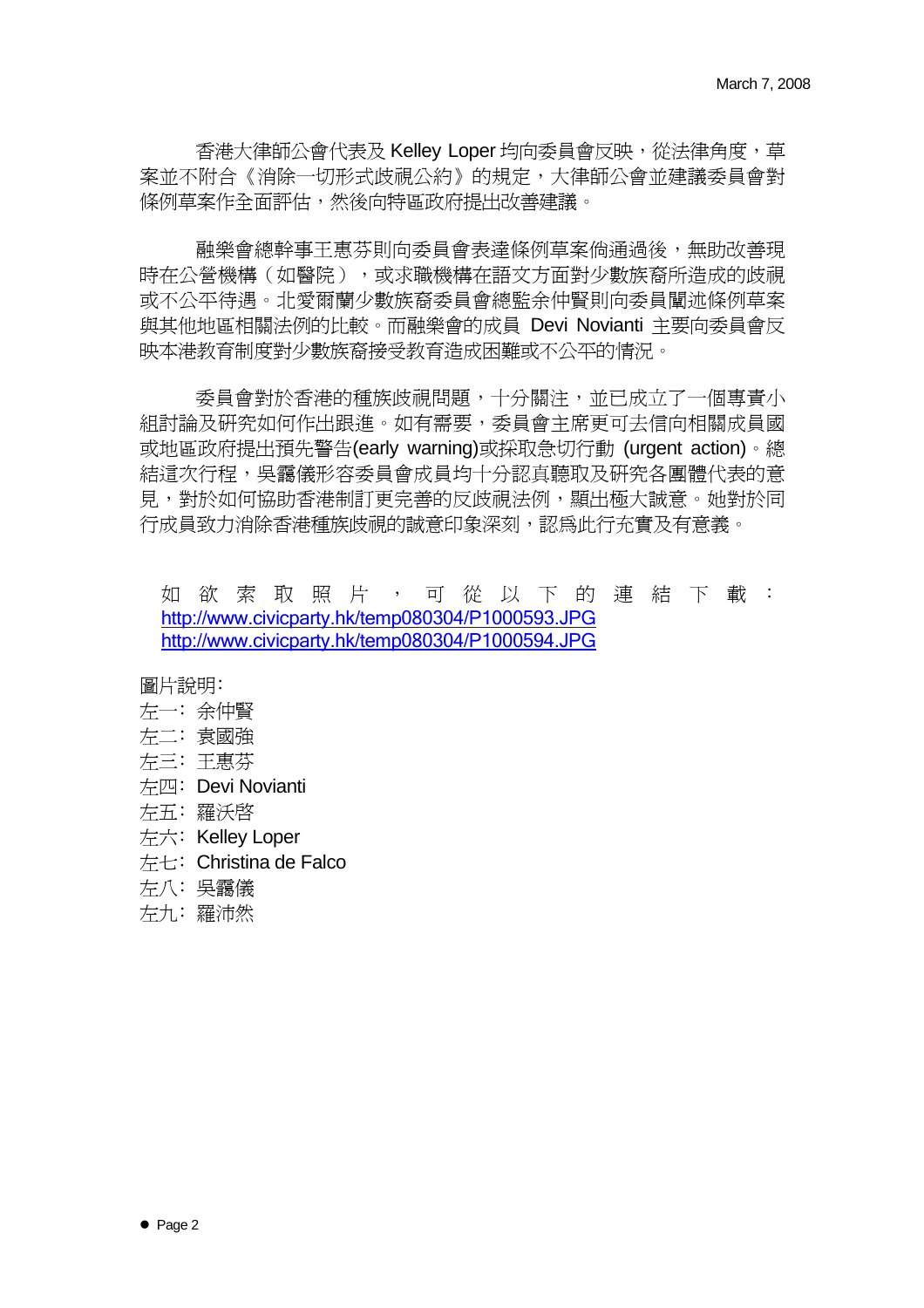~~~~~~~~~~~~~~~~~~~~~~~~~~~~~~~~~~~~~~~~~~~~~~~~~~~~~~~~~~

 Bar chairman Rimsky Yuen Kwok-keung and another representative from the legal body will form part of a Hong Kong delegation to meet UN members in Switzerland next month over concerns about the controversial Race Discrimination Bill.

The trip will be a last-ditch effort for human rights groups to lobby for an amendment to the bill using external pressure. It will take place before Secretary for Constitutional and Mainland Affairs Stephen Lam Sui-lung is due to meet Legislative Council members to discuss the government's latest position on the bill on March 12.

Hong Kong Human Rights Monitor director Law Yuk-kai, Unison Hong Kong director Fermi Wong Wai-fun and Kelly Loper, of University of Hong Kong's law faculty, will fly to Geneva late this month to present minorities' views to the UN's Committee on Elimination of Racial Discrimination.

Mr Yuen and Lo Pui-yin, another member of the Bar Council, and barrister-legislator Margaret Ng Ngoi-yee, will present legal perspectives on the bill.

The bill, introduced in December after more than a decade of debate, met with a storm of criticism for its wide range of exemptions, especially government exemptions.

The exemptions cover such areas as the language of instruction in schools, preferential treatment of overseas staff for reasons other than race, and differential treatment on the basis of indigenous villager status, nationality and resident status.

Sources said the human rights groups would hold a press conference on Sunday about their trip and the Bar would release a statement on its position today.

It is understood that the government will make some concessions on the exemption issue. The bill will be discussed in an Executive Committee meeting shortly before Mr Lam's meeting in the Legislative Council.

Unison's Ms Wong said the bill should be in line with international standards and the other three pieces of anti-discrimination legislation in Hong Kong to which the government was bound. It should not be exempt from the race bill, she said.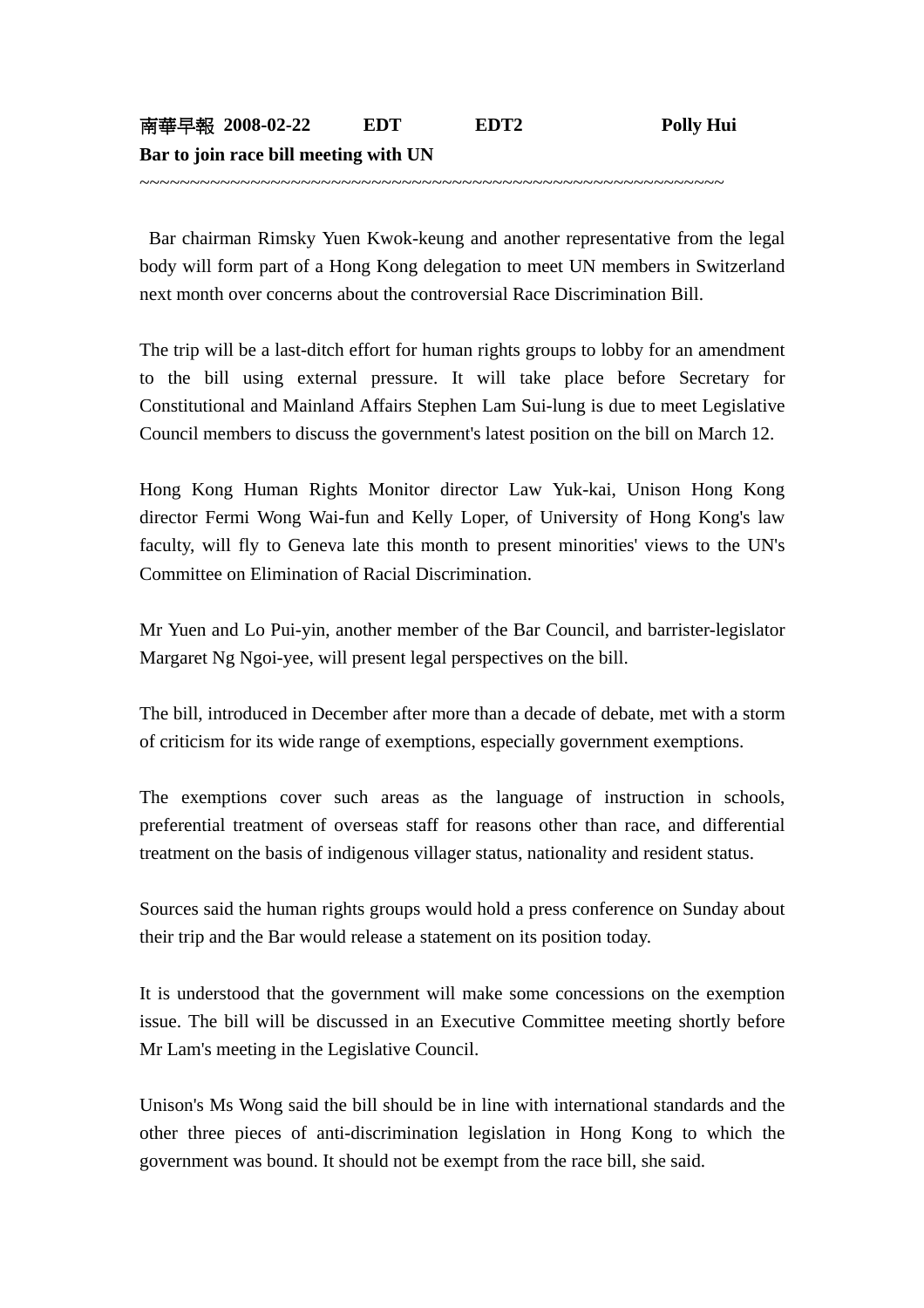"It is understood that the government wants to satisfy the NGOs by making the smallest concession possible. I really don't know how they are going to achieve that," she said. ■

#### 明報 **2008-02-23** 港聞 **A10**  大律師公會下周赴日內瓦 種族歧視草案提質疑

【明報專訊】早前因接受委任為廣東省政協,而惹起公民黨大狀強烈批評的大律 師公會主席袁國強,下周將會聯同執委羅沛然前往日內瓦,向聯合國消除種族歧 視委員會解釋公會對《種族歧視條例草案》的立場,質疑《草案》容許政府在發 牌、入境政策及警權等問題上存在種族歧視,違反聯合國《消除一切形式種族歧 視國際公約》。

~~~~~~~~~~~~~~~~~~~~~~~~~~~~~~~~~~~~~~~~~~~~~~~~~~~~~~~~~~

據了解,袁、羅二人是經由執委會同意前往日內瓦出席於 3 月 3 日舉行的 聽證會,同行的還包括香港人權監察代表及立法會議員吳靄儀,向委員會表達對 草案能約束政府的訴求,以及收緊種族歧視的定義。

#### 提出草案能約束政府訴求

 公會的立場書解釋,按照政府目前提交的草案,對一切政府行為沒有約束 力,另外,草案對直接或間接種族歧視的定義過寬,甚至容許各方以實際方便為 由作為歧視的豁免。

公會認為有關草案需要修訂,望能在聽證會上與各國代表討論。■

## 明報 **2008-02-22** 專輯 **A06** 聞風筆動李先知 大狀公會赴歐「補飛」樹立捍衛人權形象

~~~~~~~~~~~~~~~~~~~~~~~~~~~~~~~~~~~~~~~~~~~~~~~~~~~~~~~~~~

2008 年應是新聞界的旺年,未及兩個月,已經發生了一連串過程精彩兼且劇力 萬鈞的好新聞,先有民間電台挑戰律政司的風波;警方使用雷射槍出錯,導致律 政司要大幅修改林建岳的超速控罪;著名女影星的裸照在網上突然大量湧現,接 更勾出了警方執法的漏洞;程翔又突然獲釋等等。每件事都足以令傳媒忙得不 可開交,難怪新聞界近期已開始淡忘了早前轟動一時的香港大律師公會主席袁國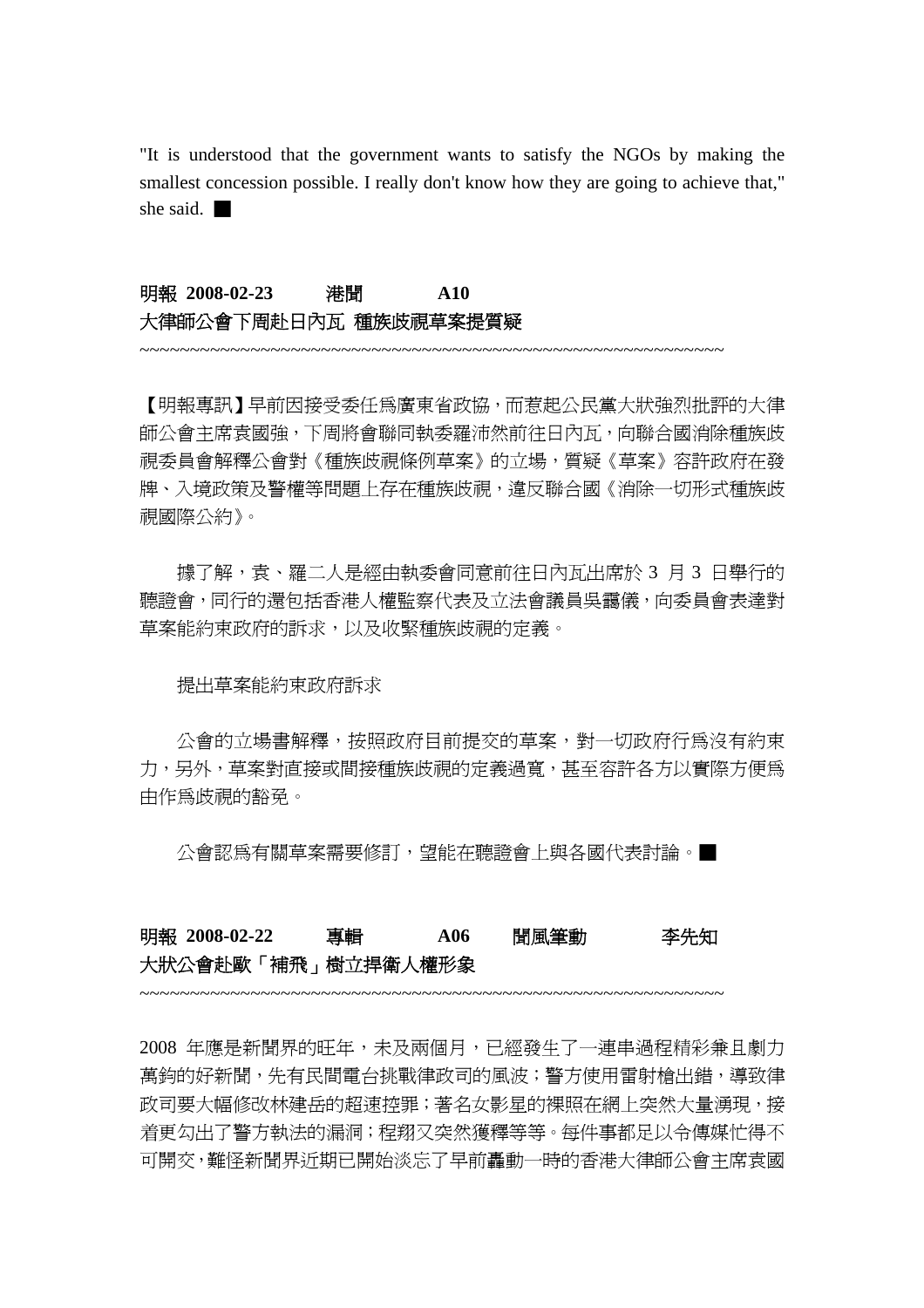強當上廣東省政協委員的事件。不過,政壇耳語謂,此事最近有了新發展:曾被 公民黨四大狀公開質疑不關注香港人權的現任大律師公會,決定派出主席袁國強 遠赴瑞士日內瓦,爭取在聯合國消除種族歧視委員會的會議上發言,就特區政府 提出的《種族歧視條例草案》表達意見。

袁國強在當上廣東省政協委員一役後,雖然順利連任大律師公會主席,但在會員 大會上曾被公民黨大翻舊帳,直指他在過去一年裏,並沒有在一些重要的人權法 治事宜上表態,包括沒有公開在《種族歧視條例草案》一事上表達意見。當日, 袁國強曾強調,他對法治、人權及法律發展的堅持,不會有絲毫改變。

然而,其後發生的林建岳事件、鍾亦天案件,都不見大律師公會蹤影,令人很易 有現屆大律師公會再沒有以前那般關注人權法治的印象。不過,政壇耳語透風 謂,袁國強很快便會有一項捍衛人權的行動,那就是在下月 1 日,與公會的憲 法及人權事務委員會副主席羅沛然一同遠赴瑞士日內瓦,出席聯合國消除種族歧 視委員會的會議,表達他們的意見,包括建議《種族歧視條例草案》應同時把政 府納入規管範圍,以及應該減少間接歧視的豁免條件。

圈中人指出,以往大律師公會甚少前往聯合國屬下的委員會表達對香港人權狀況 的意見,即使是公民黨大狀們,如余若薇和湯家驊等出任大律師公會主席的年 代,也未曾嘗試有過類似的舉動。過去一向低調的袁國強,如今突然高調赴歐, 其中一個解釋是因為今次公會收到香港人權監察的邀請,並且認為應就《種族歧 視條例草案》發聲,不過,稍有政治經驗的人都會意識到,當事人或多或少都是 希望可以藉此重新樹立現屆執委會依舊關注香港人權法治的形象。

至於袁國強今次的行動,能否消弭公民黨的疑慮,當然言之尚早,但至少已贏得 了幾位公民黨大狀的認同,並且願意公開表示,無論袁國強的動機為何,這次罕 有地參與聯合國消除種族歧視委員會的會議,在國際舞台上發揮香港大律師公會 的影響力,應是一件好事。

法律界一向是公民黨以至泛民主派視之為捍衛人權法治的堡壘。由於 9 月的立 法會選舉將至,公民黨實不願在此時跟大律師公會處於對立狀態,尤其是在上月 的會員大會一役中,已有人質疑公民黨想控制大律師公會,更令他們擔心事件發 展下去,會引起法律界的內部分化。

政壇耳語謂,正因上述原因,公民黨的湯家驊和袁國強事後曾私下兩度食飯溝 通。湯家驊指出,他希望自己能讓袁國強明白,為何大律師公會應捍衛法治人權。 最終當然是希望袁國強能更多就這類問題表態。■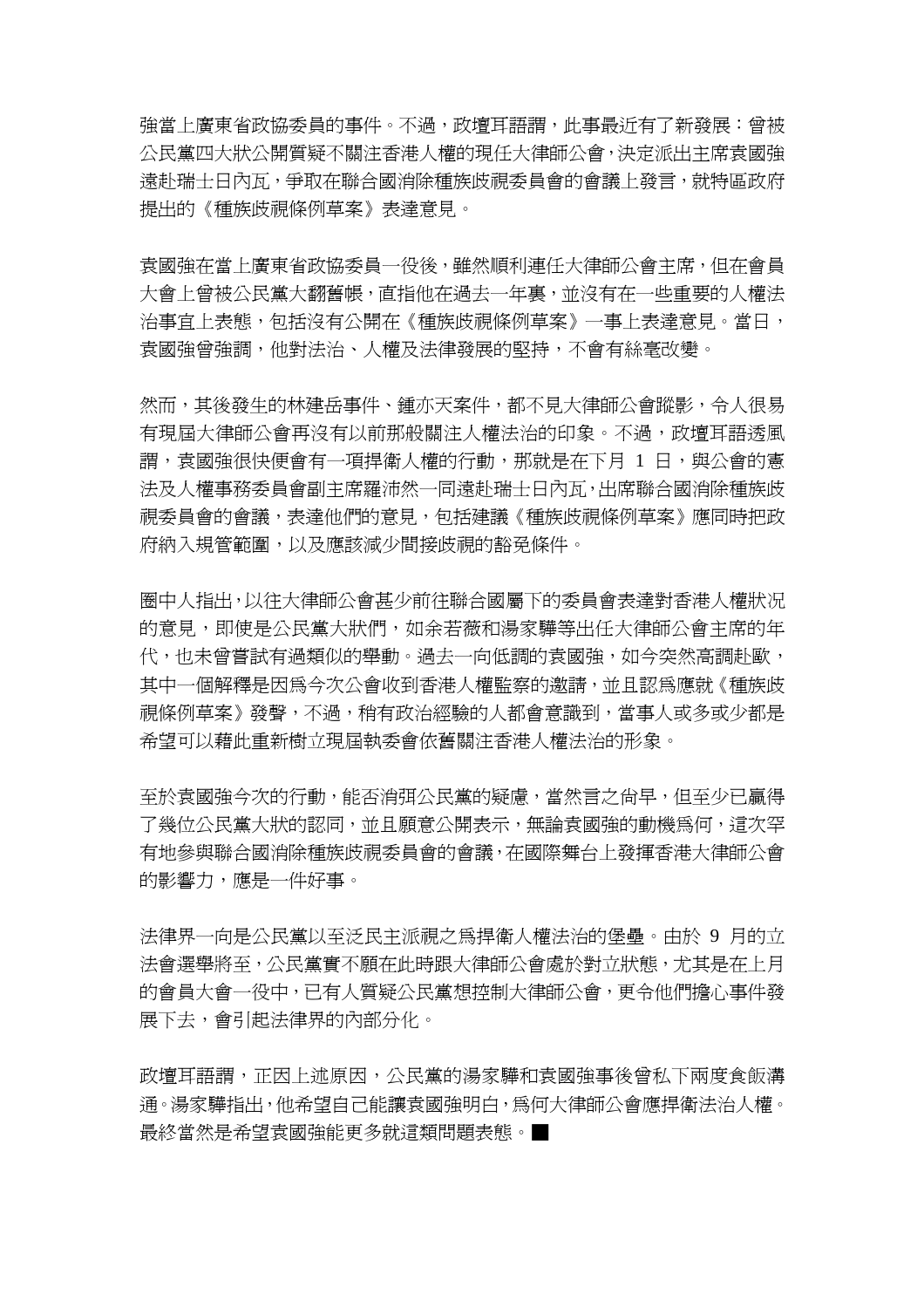# 信報財經新聞 **2008-02-23** 政策政情 **P03**  港府未表態派代表出席種族歧視會議

聯合國消除種族歧視委員會下月初將審議香港種族歧視的情況,包括融樂 會、人權監察及大律師公會等多個民間團體均會前往瑞士日內瓦出席會議,藉機 會向聯合國反映他們對《種族歧視條例草案》的不滿。不過,港府接受詢問時並 沒有回應有否向聯合國提交報告,或會否派出代表團出席會議。

~~~~~~~~~~~~~~~~~~~~~~~~~~~~~~~~~~~~~~~~~~~~~~~~~~~~~~~~~~

 根據消除種族歧視委員會二○○一年八月的要求,中國政府須在二○○三年 一月向委員會提交新一份報告,但政制及內地事務局的網頁只有一份文件介紹報 告將涵蓋論題的大綱,日期為二○○六年十二月,沒有關於新一份報告本身的資 料。該局發言人回覆本報詢問時,並無回應是否已透過中央向聯合國提交報告。

政制事務局發言人僅重申,據他們了解,聯合國消除種族歧視委員會曾致函 中央政府,查詢有關《草案》的內容,中央政府亦已答覆委員會,表示將在近期 提交履行《消除一切形式種族歧視國際公約》第十至十三次報告,該報告的香港 特區部分將對《草案》進行詳細闡述。

 人權監察總幹事羅沃啟指出,港府並無派代表團參加會議,也未向委員會提 交報告,不過,委員會已安排在下月三日與香港民間團體成員會面。

 約十個民間團體的代表,以及身兼《草案》委員會主席的公民黨法律界議員 吳靄儀日內將啟程前往日內瓦,向委員會指出目前《草案》的問題。

 大律師公會亦已向委員會提交立場書,主席袁國強和公會憲法及人權事務委 員會副主席羅沛然將代表公會出席。■

### 香港特別行政區政府新聞處**(**中文版**) 2008-02-24** 新聞公報 政府回應有關《種族歧視條例草案》的評論

~~~~~~~~~~~~~~~~~~~~~~~~~~~~~~~~~~~~~~~~~~~~~~~~~~~~~~~~~~

 回應一些非政府組織有關《種族歧視條例草案》(草案)的新聞稿,政府發 言人今日(二月二十四日)重申當局銳意消除種族歧視,及立法保障香港的所有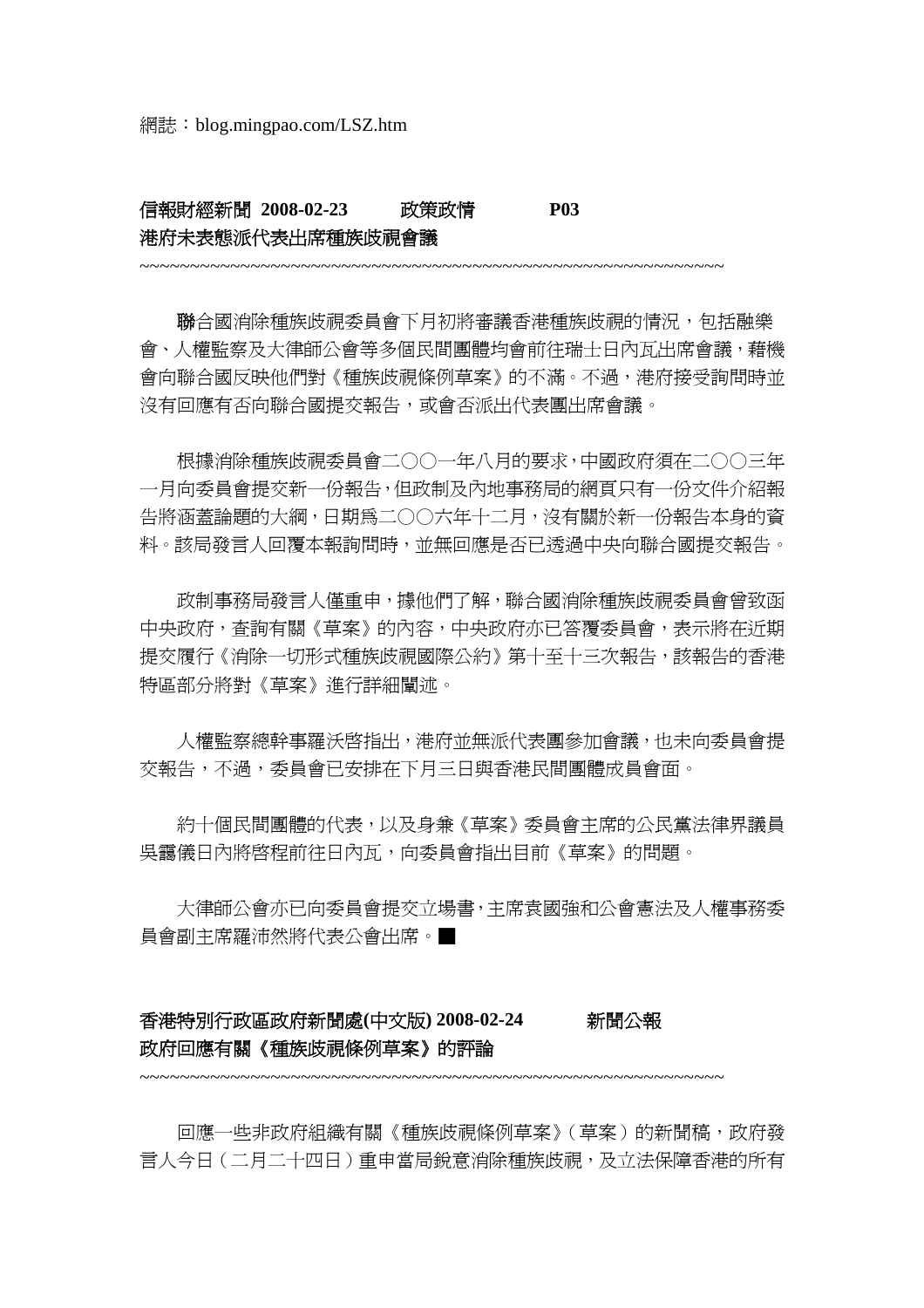人,包括少數族裔,免受種族歧視。 發言人亦強調政府的一貫政策是透過提 供支援服務,以促進少數族裔人士的機會。 發言人說:「就草案第 3 條內有 關法例適用於政府的情況,我們明白到所提的關注,尤其是以為條例草案給予政 府廣泛豁免的錯誤印象。因此,我們正研究修改這條文的可能性,以清晰地表示 這條例草案如獲通過,是適用於政府的。」 發言人補充說:「政府正在研究 是否有空間調校草案第 4 條有關對種族歧視的定義,與及間接歧視『切實可行』 的驗證準則條文,以處理這條文所提出的驗証準則所帶來的疑慮。」 發言人 並澄清草案第 8 條界定「種族」的涵義所指的種族、膚色、世系、民族或人種, 與國際上根據《消除一切形式種族歧視國際公約》所採用的定義相符。 就草 案內所列的例外條款,發言人解釋這些條款是為確保法律條文清晰明確,以避免 在條例草案通過後出現誤會和不必要的爭議。加入這些例外條款的原因有以下數 點:(a)為確保一些旨在讓少數族裔人士受惠和促進他們平等機會的特別措施 不會被視作種族歧視;(b)為確保在合法及合理的情況下,條例能充分保障其 他人應享的權利和自由的;(c)為清晰界定條例草案的涵蓋範圍,使一些不擬 規管的範疇在條例草案內獲得明確的保障和澄清。 發言人補充說:「各項建 議的例外條款均已按照下列準則和基準嚴格審視,與國際普遍採用的原則一致。」 這些準則爲:(a)有關條文有合理和必要的目的;(b)有合理的理由支持;以 及(c)就目的和所需的保障程度而言,所列的例外情況是適度的。 發言人 說政府會與立法會條例草案委員會緊密合作,以期在本立法年度內恢復條例草案 二讀。 他並說:「中央政府已答覆聯合國消除歧視委員會:中國政府將於近 期提交履行《消除種族歧視國際公約》第十至十三次報告,該報告的香港特區部 份將會對《種族歧視條例草案》進行詳細闡述。」■

# 香港特別行政區政府新聞處(英文版) 2008-02-24 Press Release Government response on Race Discrimination Bill

In response to the press statement issued by a number of non-governmental organisations regarding the Race Discrimination Bill, a Government spokesman reiterated today (February 24) that the Government was committed to combat racial discrimination and to its objective to enact legislation to protect all people in Hong Kong, including the ethnic minorities, against racial discrimination. The spokesman also emphasised the Government's policy to promote equal opportunity for the ethnic minorities by providing the appropriate support services. In regard to the specific issues raised, the spokesman said, on Clause 3 which relates to the application of the Race Discrimination Ordinance to the Government, we appreciate the concerns in regard to the possible misimpression that a broad exemption is provided to the

~~~~~~~~~~~~~~~~~~~~~~~~~~~~~~~~~~~~~~~~~~~~~~~~~~~~~~~~~~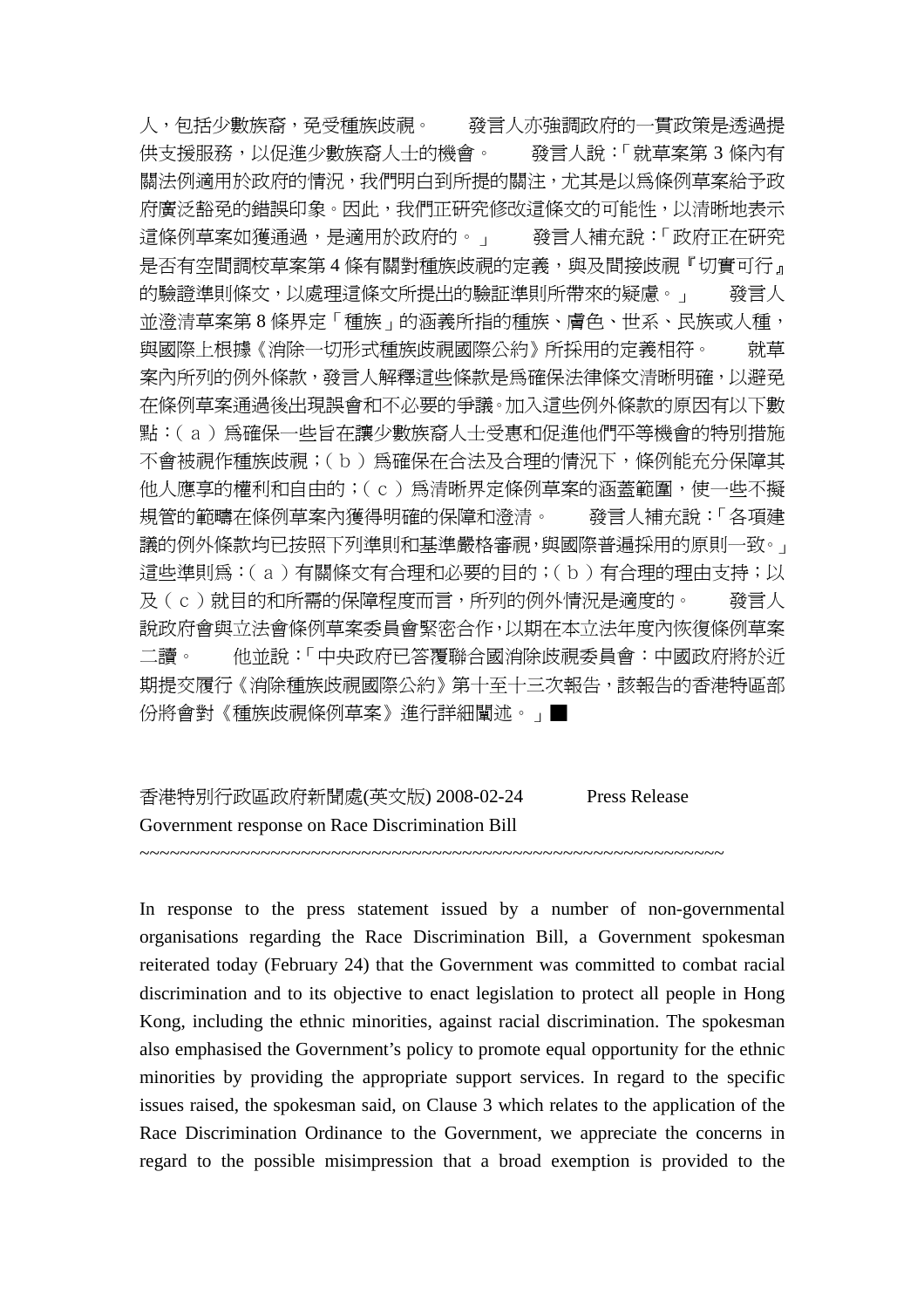Government. We are therefore considering the possibility of amending this clause to make it clear that the Bill, when enacted, will apply to the Government. The Government is considering whether there is scope for Clause 4, which relates to the definition of racial discrimination and the tests of justifications for indirect discrimination, to be refined in order to address the concerns which the tests embodied in the clause have given rise to," the spokesman added. As regards the definition of 'race' in the Bill, the spokesman clarified, the definition which means race, colour, descent, national or ethnic origin is consistent with that internationally adopted under the International Convention on the Elimination of All Forms of Racial Discrimination (ICERD). "Responding to the question raised over the exception clauses, the spokesman explained that they were included in the Bill to ensure clarity and certainty of the legislative provisions, especially to avoid misunderstanding and unnecessary disputes after enactment of the Bill." These exception clauses have been proposed for appropriate reasons, including:(a) to ensure that special measures which are intended for bestowing benefits on ethnic minorities and promoting equal opportunities for them are not regarded as racial discrimination;(b) to provide for lawful and justified protection for the legitimate rights and freedoms of others; or(c) to delineate the scope of the Bill and to provide for clarity and uncertainty of the law in areas which were not intended to be covered by the Bill. The spokesman added, consistent with the principles of rationality and proportionality, which have been widely adopted by international human rights authorities, the proposed exception clauses have been critically examined against the following criteria." They are:(a) the provision serves a legitimate and needed purpose;(b) it is justified on reasonable grounds; and(c) the exception is proportional to the objective and to the level of protection required. The Government will work closely with the Bills Committee of the Legislative Council with a view to resuming second reading of the Bill within the current Legislative Council session, "the spokesman said. The Central People's Government had responded to the United Nations Committee on the Elimination of Racial Discrimination that the Government of the People's Republic of China would soon submit its consolidated 10th to 13th periodic reports on the implementation of the ICERD and that part of the reports, which concerned the HKSAR, would deal with the Race Discrimination Bill in greater detail," he added.

Ends/Sunday, February 24, 2008Issued at HKT 18:36 ■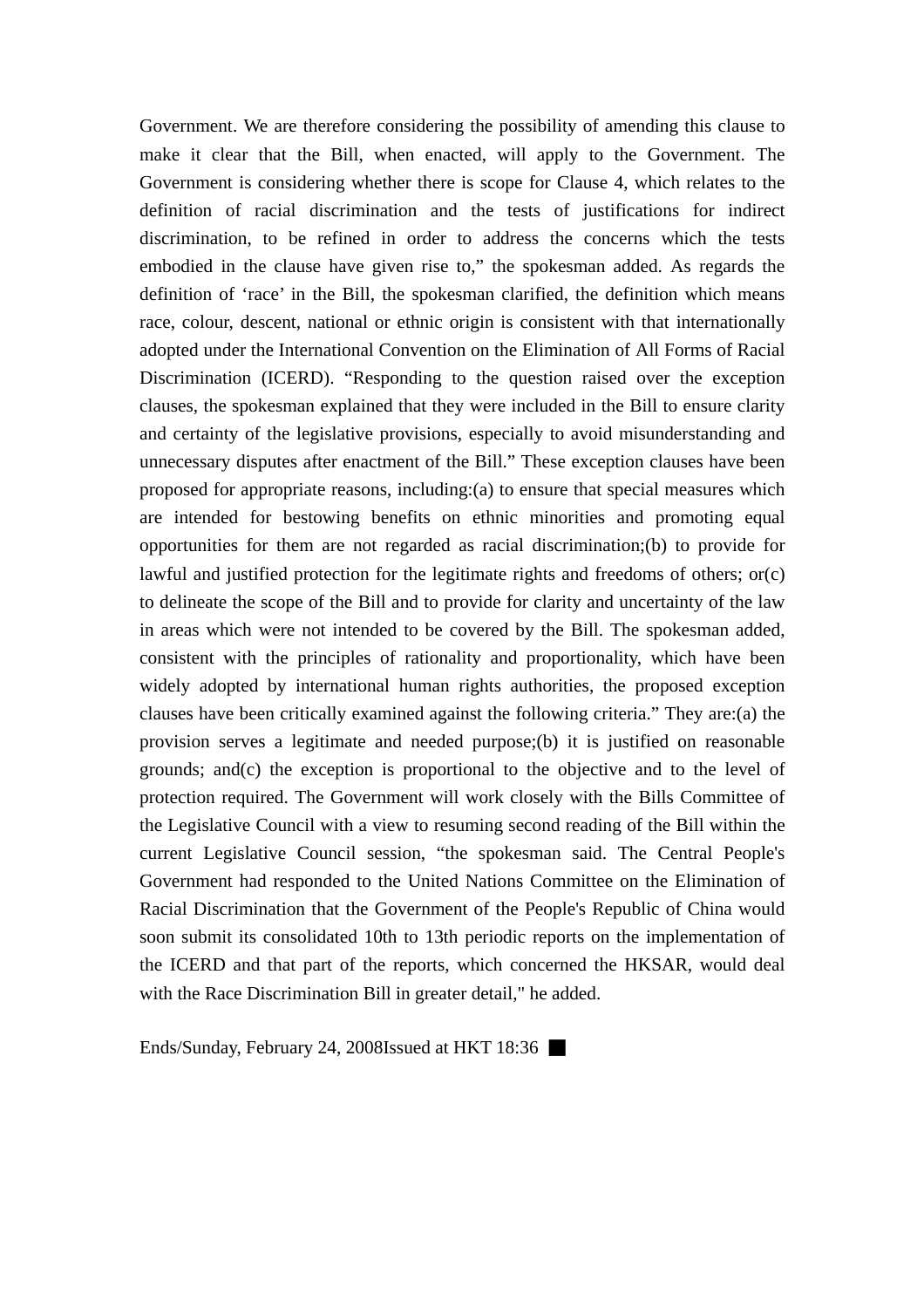## 明報 **2008-02-24** 港聞 **A17**  代表大律師公會聯國談種族歧視袁國強否認補飛

 【明報專訊】早前當上廣東省政協委員、遭公民黨批評甚少就人權法治表態的 大律師公會主席袁國強昨表示,下月 3 日赴日內瓦出席聯合國聽證會解釋公會 對《種族歧視條例草案》的立場,絕非「補飛」之舉。袁強調公會一直在本地跟 進條例進展,並於去年向立法會呈交公會意見書。他說:「若說要『補飛』,還 有很多事情可以做!」特區政府提出的《種族歧視條例草案》,由於建議不規管 政府行為,對間接歧視的定義又過窄,早前被聯合國人權委員會發信批評。袁國 強將聯同執委羅沛然前往日內瓦,向聯合國消除種族歧視委員會解釋公會對《種 族歧視條例草案》的立場。他指是次並非刻意高調出席聽證會,早在 10 年前, 公會亦曾派員出席會議。

~~~~~~~~~~~~~~~~~~~~~~~~~~~~~~~~~~~~~~~~~~~~~~~~~~~~~~~~~~

 湯家驊:未回應雷射槍裸照案感失望早前批評公會「變質」的大律師公會前 主席湯家驊稱,不想評論袁國強此行是否「補飛」,或是將功贖罪,但他認為大 律師公會一直在種族歧視立法一事上不太主動,沒有出來評論條例草案的不公平 內容。

他續稱,香港人對大律師公會及其主席有一份尊重,認為是獨立及公正人 士,說話特別具分量,因此認為袁國強應該早些出來表明對條例草案的看法,引 起社會關注。

 至於最近發生多宗與司法制度及人權有關的事宜,例如警方雷射槍出錯、網 上發布女星裸照及鍾亦天案的處理,湯家驊不明白為何大律師公會和袁國強至今 都沒有回應,對此感到十分失望。

不過,袁國強認為,此行能讓公會暢快地與不同法制背景人士交流,希望聯 合國方面能聽取公會對條例草案的意見,並稱回港後會就立法一事致力與政府交 涉。

#### 將就大律師能否賣廣告諮詢

 對於袁所指「仍有很多事情要『補飛』」,他指是公會希望未來一年可展開一 系列變革討論,如就大律師能否賣廣告而成立特別委員會作諮詢,以及引進年資 較淺的大律師為市民提供免費法律諮詢服務等。■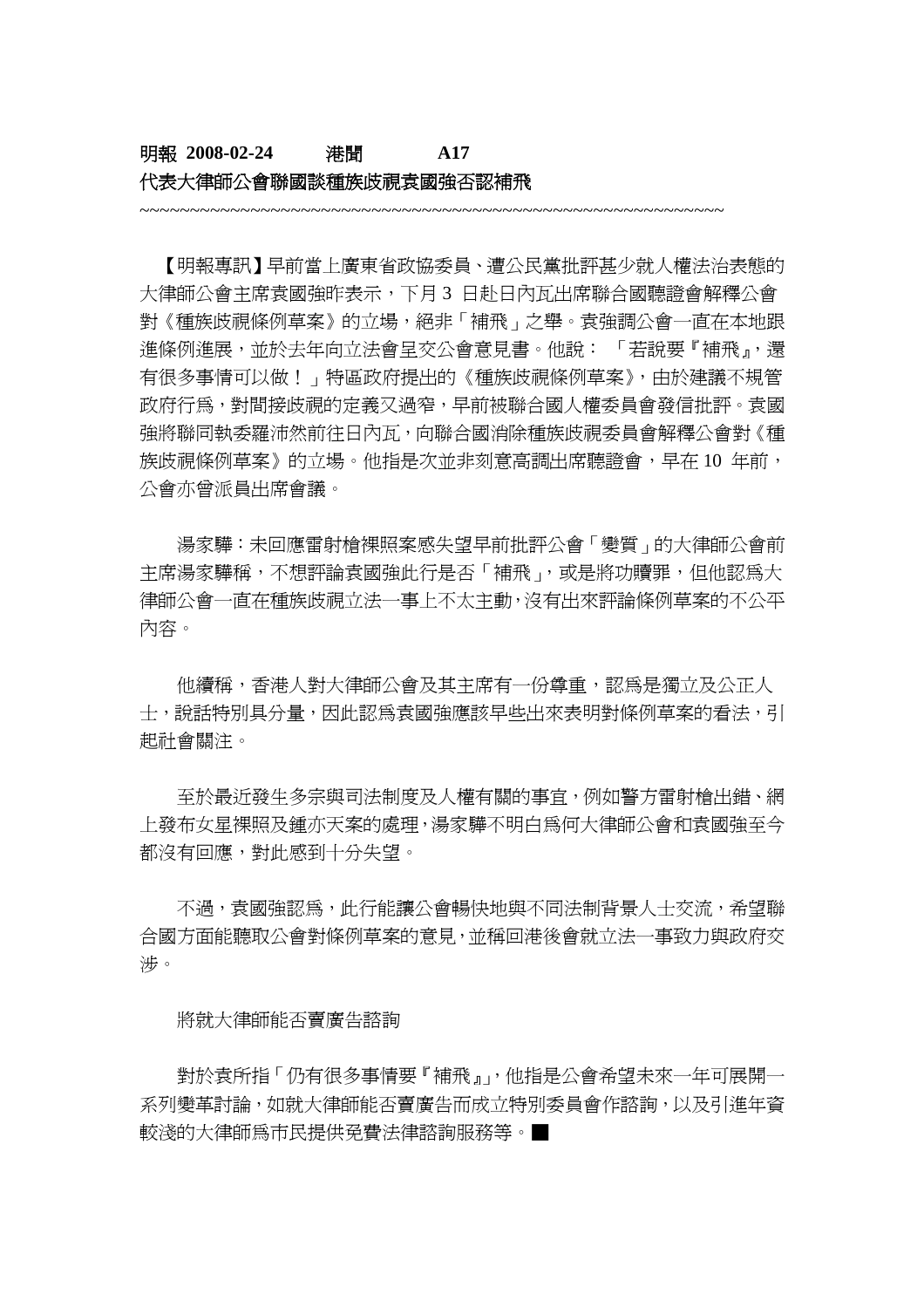#### 新報 **2008-02-25** 港聞 **A05**  港府被轟漠視種族歧視

【新報訊】香港人權監察批評,港府和中央政府至今未有回應聯合國「消除種族 歧視委員會」,就條例草案提出的質疑,人權監察聯同立法會議員吳靄儀以及多 個本港民間團體,將於 3 月月 3 日到瑞士日內瓦,出席聯合國「消除種族歧視委 員會」會議,反映港府制訂的《種族歧視條》例草案,違反人權公約及未能真正 保障少數族裔。政府發言人回應指,當局銳意消除種族歧視,及立法保障香港的 所有人,包括少數族裔,免受種族歧視,而政府的一貫政策是透過提供支援服務, 以促進少數族裔人士的機會。■

~~~~~~~~~~~~~~~~~~~~~~~~~~~~~~~~~~~~~~~~~~~~~~~~~~~~~~~~~~

## 成報 **2008-02-25** 港聞 **A04**  團體轟種族歧視草案違人權

~~~~~~~~~~~~~~~~~~~~~~~~~~~~~~~~~~~~~~~~~~~~~~~~~~~~~~~~~~

【記者程泰祖報道】多個民間團體認為《種族歧視條例》草案違反人權公約,將 派員出席下月在日內瓦舉行的聯合國消除種族歧視委員會會議,表達不滿。政府 發言人回應謂,正研究草案中有關種族歧視的定義,以及與間接歧視有關的條文。

 香港人權監察、融樂會等團體指出,聯合國去年 8 月曾致函特區政府,批評 有關的條例草案對於直接及間接歧視的定義過於狹窄,並將大量政府行為轄免受 法例管束,惟港府至今未有向聯合國提交資料解釋。團體代表計劃下月 3 日在日 內瓦召開簡報會,要求聯合國敦促港府修訂條例草案。

下月赴聯合國請願

政府發言人回應時重申,當局銳意消除種族歧視,及立法保障香港的所有 人,包括少數族裔,免受種族歧視,發言人亦強調政府的一貫政策是透過提供支 援服務,以促進少數族裔人士的機會,當局正研究草案中有關種族歧視的定義, 以及與間接歧視有關的條文,並強調草案當中的例外條款,是為免誤會及不必要 的爭議。草案對「種族」一詞的定義,亦與聯合國公約相符,政府將與立法會緊 密合作,在今年 7 月前恢復條例草案二讀程序。■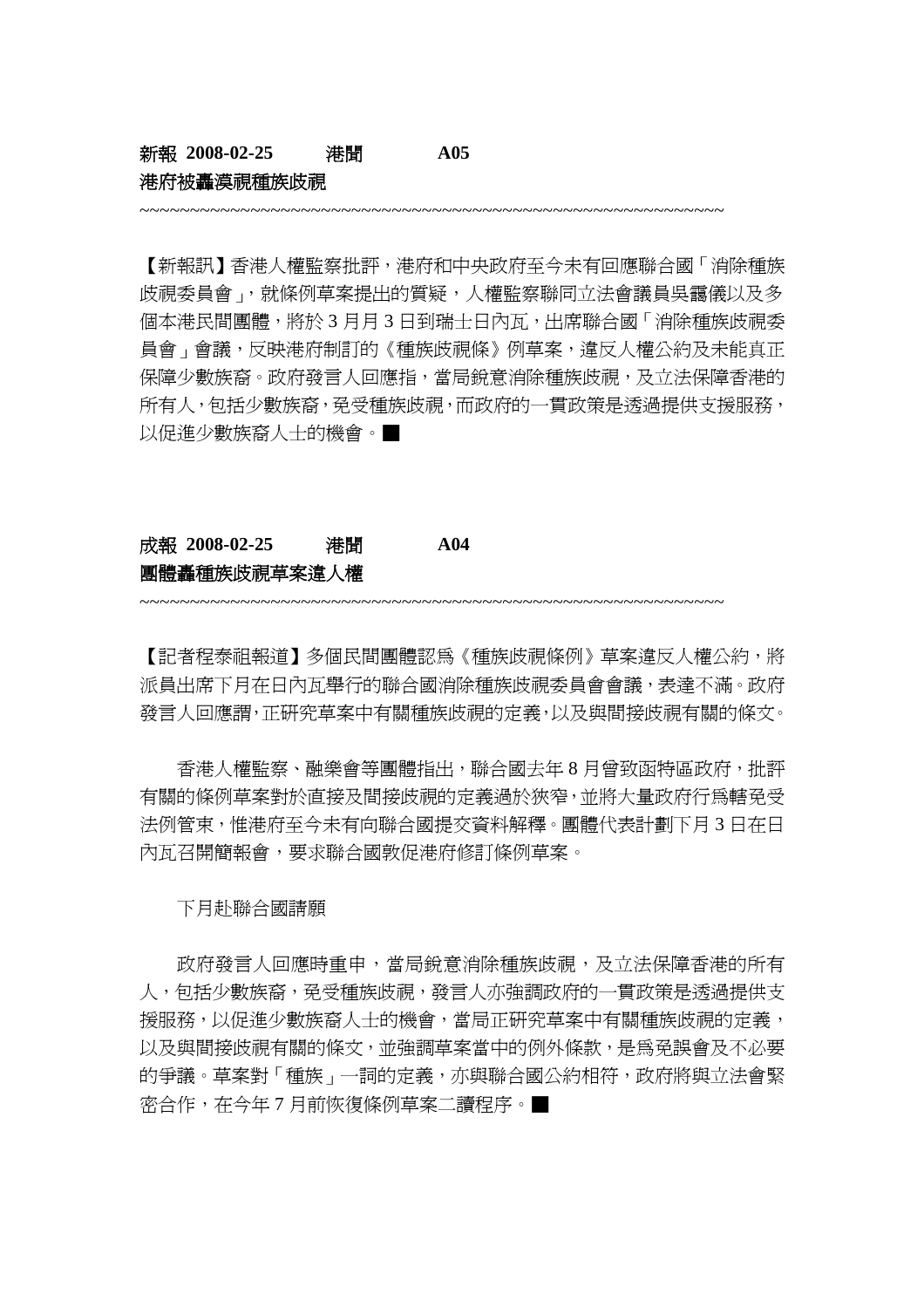#### 信報財經新聞 **2008-02-25** 政策政情 **P09**  團體要求聯合國促港府修訂種族歧視條例草案

 多個民間團體的代表即將啟程前赴瑞士日內瓦,向聯合國消除種族歧視委員 會成員反映《種族歧視條例草案》的立法情況,並會要求委員會作出權威性評估, 敦促港府修訂《草案》內容。

~~~~~~~~~~~~~~~~~~~~~~~~~~~~~~~~~~~~~~~~~~~~~~~~~~~~~~~~~~

 團體並警告,若香港的情況未能讓委員會感到滿意,委員會或會更嚴厲地質 疑港府的做法。港府發言人回應時重申,當局銳意消除種歧視,一貫政策是透過 提供支援服務,促進少數族裔人士的機會。

人權監察總幹事羅沃啓【左二】表示,此行目的是要向聯合國簡介香港目前 的立法內容和進展,並會列席消除歧視委員會的公開會議。身兼《種族歧視條例 草案》委員會主席的公民黨吳靄儀【右二】指出,立法會經過年多會議,政府一 直拒絕修改《草案》,要是今年年中前仍未能三讀通過,便會失效,使議員處於 兩難。

 種族平等聯盟代表、香港大學法律學院助理教授羅愷麗(Kelley Loper)【左 一】強調,目前《草案》未能符合國際要求,不能讓香港履行國際責任。要是香 港的情況未能令聯合國方面滿意,或者香港繼續拒絕向聯合國提交資料,委員會 或會提出建議《草案》應如何修改,甚至用上「違反」之類的字眼表達對港府的 不滿。

此外,對於港府未有在會期前如期將資料送抵聯合國,羅沃啓表示,不清楚 問題在於港府還是中央政府,但在多項國際公約中,香港在履行《種族歧視公約》 責任的紀錄的確較差,民間組織從聯合國收到的訊息是中國並無要求在會議上發 言。吳靄儀透露,曾有港府官員表示,不派代表團到日內瓦出席會議,是因為沒 有接獲聯合國種族歧視委員會方面的邀請。

政制及內地事務局發言人回應民間團體意見時重申,當局銳意消除種族歧 視,及立法保障香港的所有人免受種族歧視,政府的一貫政策是透過提供支援服 務,以促進少數族裔人士的機會。

發言人並表示,正研究修改關於政府豁免的條文的可能性,政府會與立法會 草案委員會緊密合作,以期在本立法年度內恢復二讀。■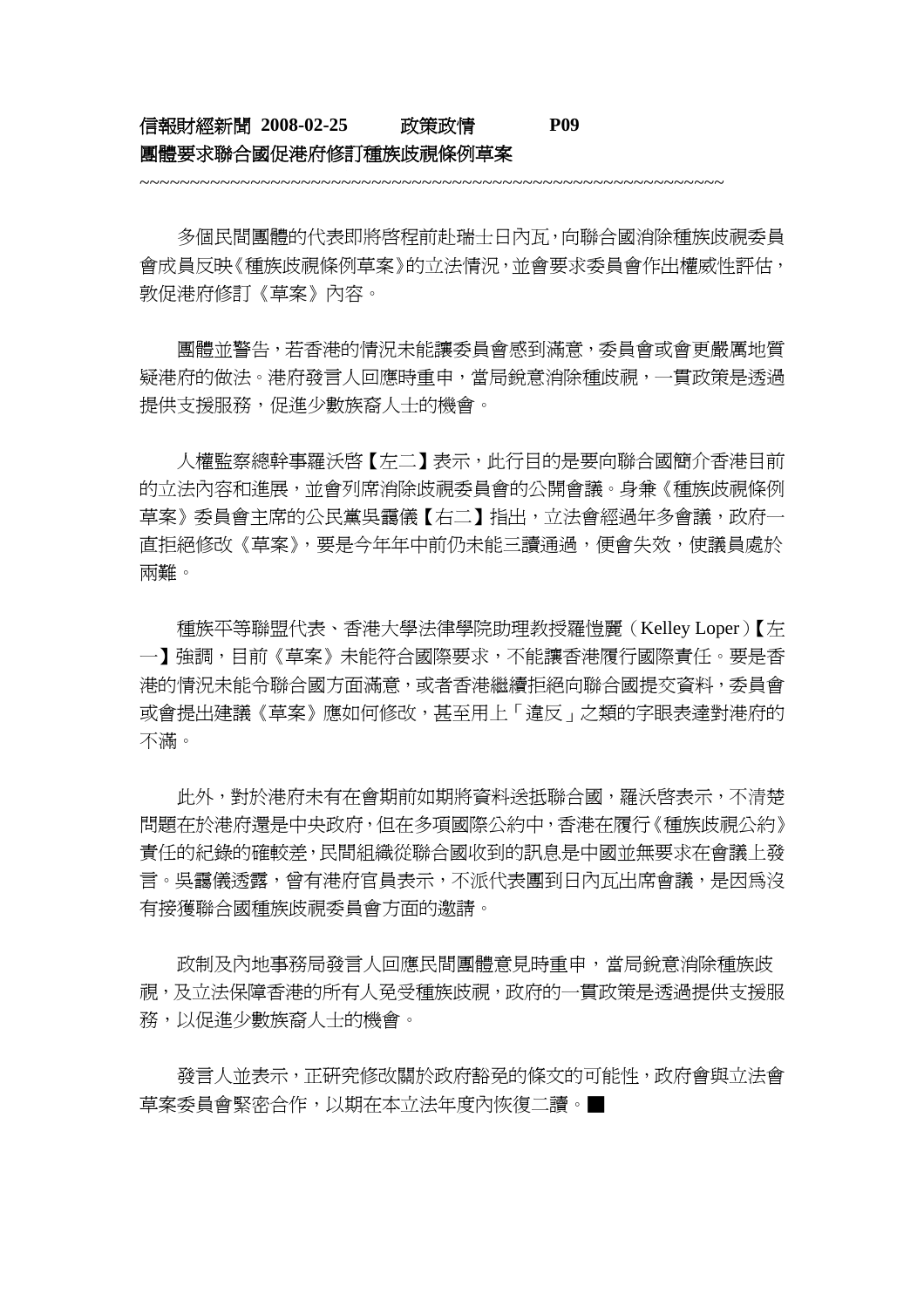~~~~~~~~~~~~~~~~~~~~~~~~~~~~~~~~~~~~~~~~~~~~~~~~~~~~~~~~~~

A Legislative Council bills committee will consider proposing an amendment to the Race Discrimination Bill if the government continues to ignore its concerns, the committee chairwoman said yesterday.

Margaret Ng Ngoi-yee, who will join a delegation to Geneva early next month to attend meetings with members of the UN Committee on the Elimination of All Forms of Racial Discrimination, said it would be better for the government to initiate an amendment.

"If the government continues its refusal to amend the bill, or its amendments are insufficient to allay our concerns, our next step is to see whether the bills committee can motion for an amendment," she said.

Among the most controversial issues in the bill are its various government exemptions, narrow definitions of "direct" and "indirect" discrimination, and the exclusion of new mainland arrivals.

Ms Ng said committee members were frustrated with the government's inaction after the introduction of the bill in December 2006, and 18 committee meetings that followed.

Last night, a government spokesman insisted the administration was committed to combating racial discrimination.

He said the central government had told the UN committee that it would "soon" submit its periodic reports on implementation of the International Convention on the Elimination of All Forms of Racial Discrimination, which has been criticised by rights groups as long overdue. The government would consider amending a clause to make it clear that the bill, when enacted, would apply to the administration.

Ms Ng said the dilemma the committee faced was that if it refused to pass the bill by the end of July, it would lapse and it could be many more years before the government broached the issue again.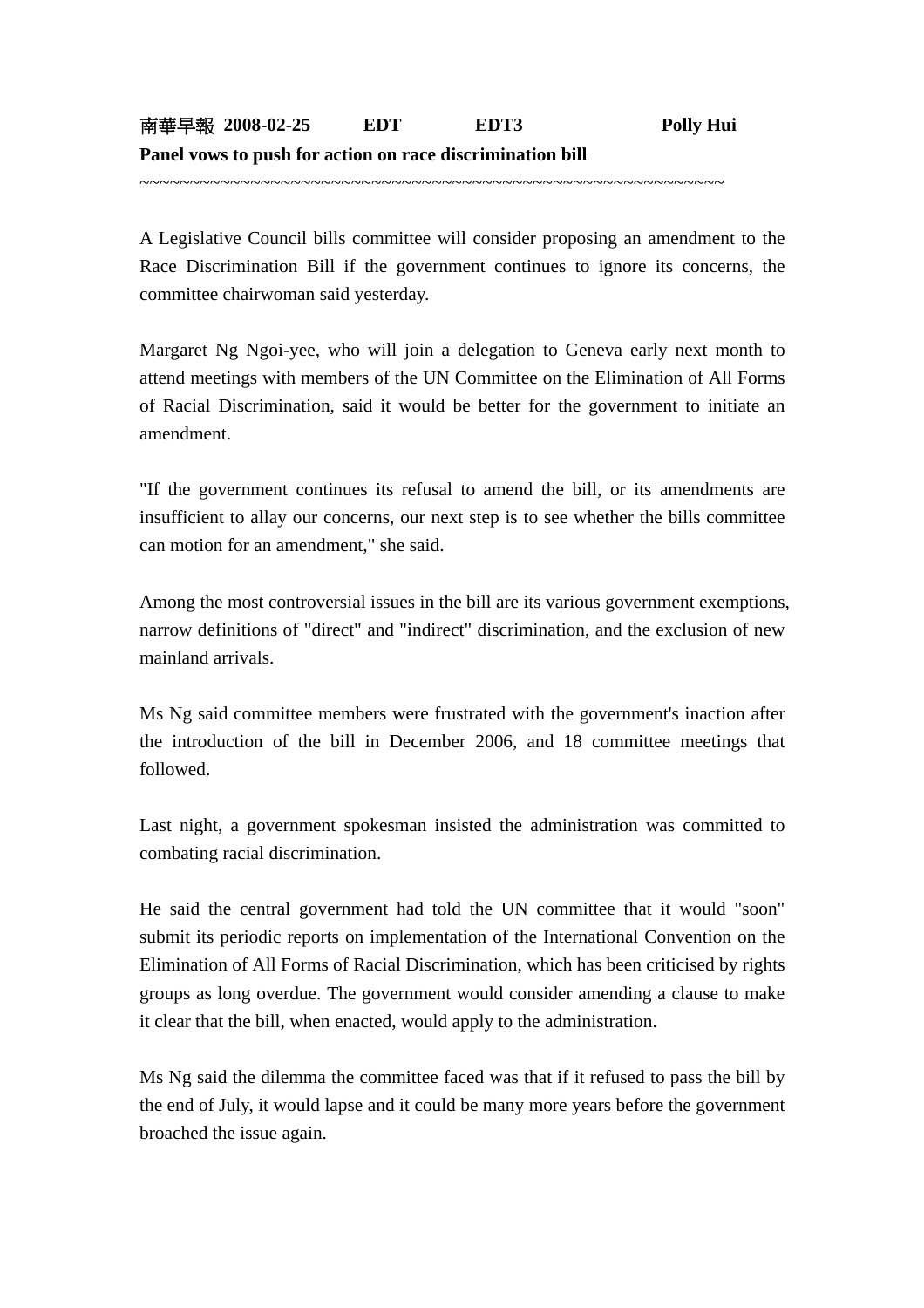Law Yuk-kai, director of the Hong Kong Human Rights Monitor and a delegation member, said depending on the gravity of the situation, the UN committee could issue an "early warning" or "urgent action" report. ■

英文虎報 **2008-02-25 Local P10 Diana Lee Group turns to UN for race bill help**  ~~~~~~~~~~~~~~~~~~~~~~~~~~~~~~~~~~~~~~~~~~~~~~~~~~~~~~~~~~

Representatives from human rights groups are to fly to Geneva next week to express their dissatisfaction with the Hong Kong government's Race Discrimination Bill before a United Nations committee.

Hong Kong Human Rights Monitor director Law Yuk-kai, who is a member of the Hong Kong delegation, said yesterday the group was taking the issue to the UN since the government had failed to respond to a request in August by the UN Committee on the Elimination of All Forms of Racial Discrimination for a further explanation.

The delegation hopes that in making the trip the government will be spurred into introducing an amendment to the bill before the end of the legislative session. The bill has been heavily criticized by concern groups for its wide range of exemptions for the government and public authorities.

For example, the Labour Department is not required to provide translations of job descriptions appearing on its vacancies lists, nor will a government hospital be obliged to provide interpreting services for patients.

It is also criticized for adopting too narrow a definition for direct and indirect discrimination and the exclusion of newly arrived mainlanders as a racial group.

The Hong Kong delegation will hold a briefing in Geneva on March 3 for members of the United Nations Independent Expert on Minority Issues and officials in the Office of the High Commissioner for Human Rights.

The representatives of the human rights group will also submit signatures of support collected from 13 of the 16 members of the Committee for the Promotion of Racial Harmony under the Constitutional and Mainland Affairs Bureau, 25 human rights and civil society organizations and 27 ethnic minority organizations.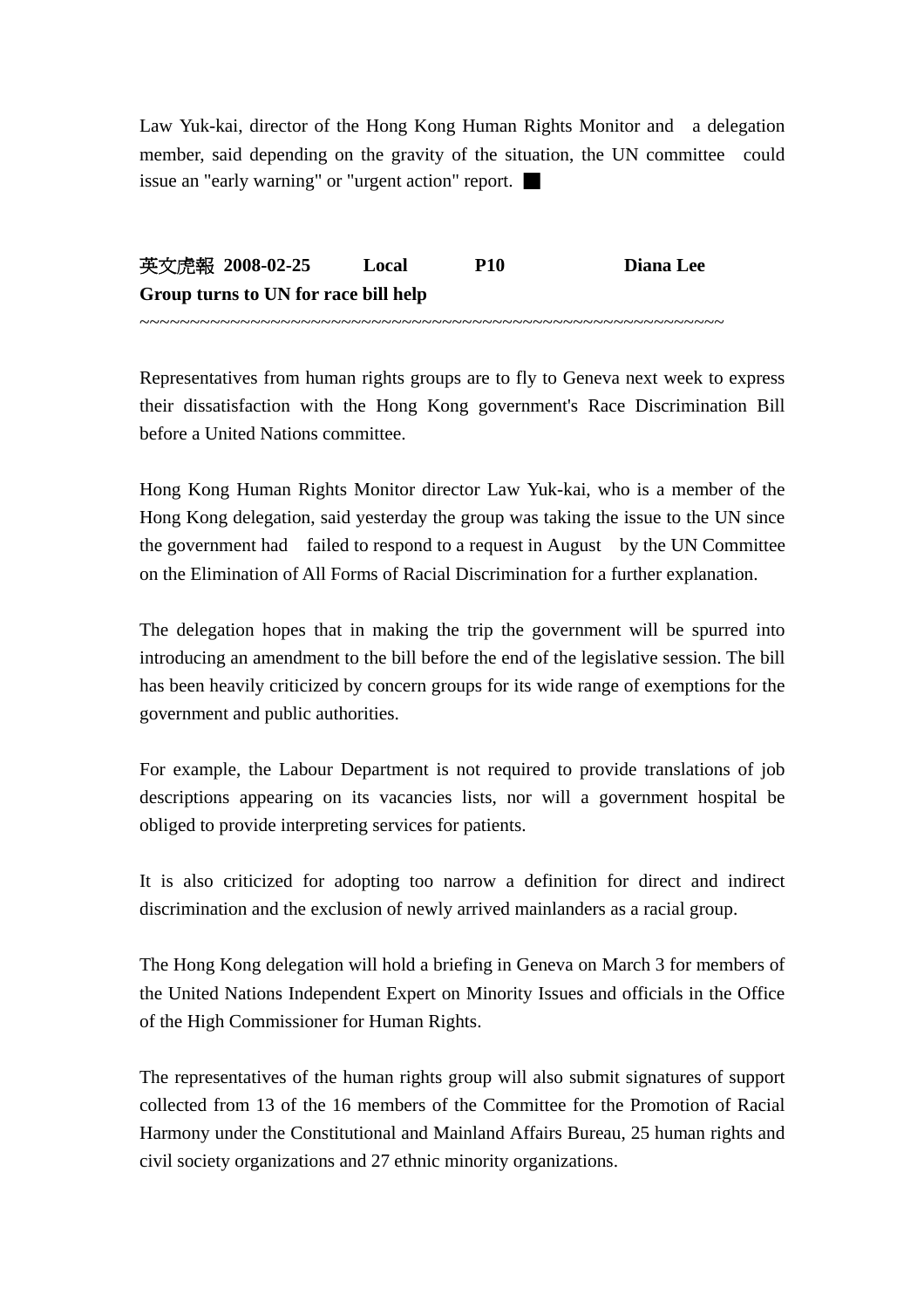Legislative Council Bills Committee chairwoman Margaret Ng Ngoi-yee, a member of the delegation, said about 20 meetings on the bill had been held but the government still refused to change its position. Other members of the Hong Kong delegation include Kelly Loper, a Hong Kong University research assistant professor with expertise in equal opportunities legislation, Hong Kong Unison director Fermi Wong Wai-fun and Hong Kong Bar Association chairman Rimsky Yuen Kwok-keung.

In response to media inquiries, a government spokesman reiterated the government was committed to enacting legislation to protect all people in Hong Kong against racial discrimination. With regard to concerns which have been expressed, the government is considering an amendment to make clear the clauses apply to the government as well. ■

| 太陽報 2008-02-29 | 港聞 | A04 |
|----------------|----|-----|
| 歧視法港府允讓步       |    |     |
|                |    |     |

【本報訊】多個關注少數族裔及內地新移民權益的團體,將於下周遠赴日內瓦, 向聯合國消除種族歧視委員會投訴港府提出的《種族歧視條例草案》,未能符合 有關國際公約要求。

為免遭有關委員會譴責,政制及內地事務局局長林瑞麟前日連忙去信立法會,答 應就草案部分內容作出讓步,但團體批評有關讓步欠具體及不足,決定繼續成行。

團體對草案內容主要有四點不滿,包括豁免政府的歧視行為,不受草案規管,對 何謂間接歧視的定義過窄,不規管針對內地新移民的歧視,以及不肯規定政府醫 院及學校等公共服務,須照顧不懂中英文的少數族裔人士需要。

林瑞麟在信中指出,政府將會提出修正案,訂明政府行為也受到草案規管,又會 參考國際經驗修訂間接歧視的定義,但堅拒將新移民歧視納入草案保障範圍,又 只肯有限量增加對少種族裔的援助和資源,拒絕立法禁止在語言方面造成的歧 視。■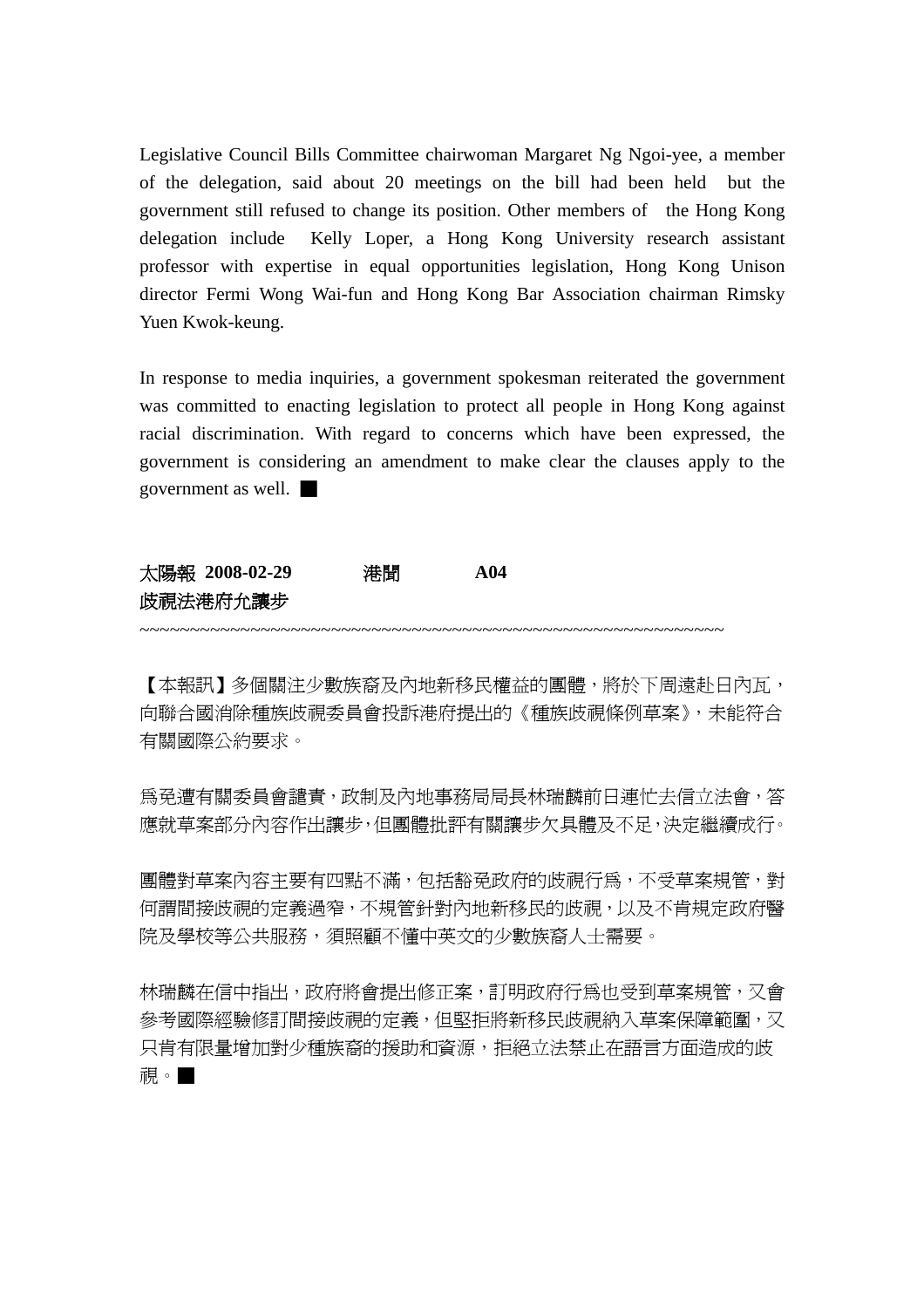### 東方日報 **2008-02-29** 港聞 **A31**  團體向聯國投訴港歧視草案

【本報訊】多個關注少數族裔及內地新移民權益的團體,將於下周遠赴日內瓦, 向聯合國消除種族歧視委員會投訴港府提出的《種族歧視條例草案》,未能符合 有關國際公約要求。為免遭有關委員會譴責,政制及內地事務局局長林瑞麟前日 連忙去信立法會,答應就草案部分內容作出讓步,但團體批評政府的讓步欠缺具 體及不足,決定繼續成行。

~~~~~~~~~~~~~~~~~~~~~~~~~~~~~~~~~~~~~~~~~~~~~~~~~~~~~~~~~~

團體對草案內容主要有四點不滿,包括豁免政府的歧視行為不受草案規管,對何 謂間接歧視的定義過窄,不規管針對內地新移民的歧視,以及不肯規定政府醫院 及學校等公共服務,須照顧不懂中英文的少數族裔人士需要。

政府讓步將提出修訂

林瑞麟在信中指出,政府將會提出修正案,訂明政府行為也受到草案規管,又會 參考國際經驗修訂間接歧視的定義,但堅拒將新移民歧視納入草案保障範圍,又 只肯有限量增加對少數族裔的援助和資源,拒絕立法禁止在語言方面造成的歧 視。

融樂會總幹事王惠芬及立法會種族歧視草案委員會主席吳靄儀,均形容有關讓步 是「有好過冇」,但不夠具體,須看過真正的修訂條文,才能決定會否收貨。■

南華早報 **2008-03-02 EDT EDT10 editorial Discrimination bill merits review for fairness' sake** 

~~~~~~~~~~~~~~~~~~~~~~~~~~~~~~~~~~~~~~~~~~~~~~~~~~~~~~~~~~

 The government's decision to introduce a Race Discrimination Bill last year was a welcome, although long overdue, step. Legislation is needed to comply with Hong Kong's international obligations and to uphold our reputation as a tolerant, multi-ethnic society in which rights are respected. It is extremely important that the law, which is being scrutinised by lawmakers, meet international standards and work as an effective safeguard. It should be a law that we, as a community, can be proud of.

 Sadly, it has become clear during the legislative process that the bill in its current form falls short of these goals. And as a result, a United Nations committee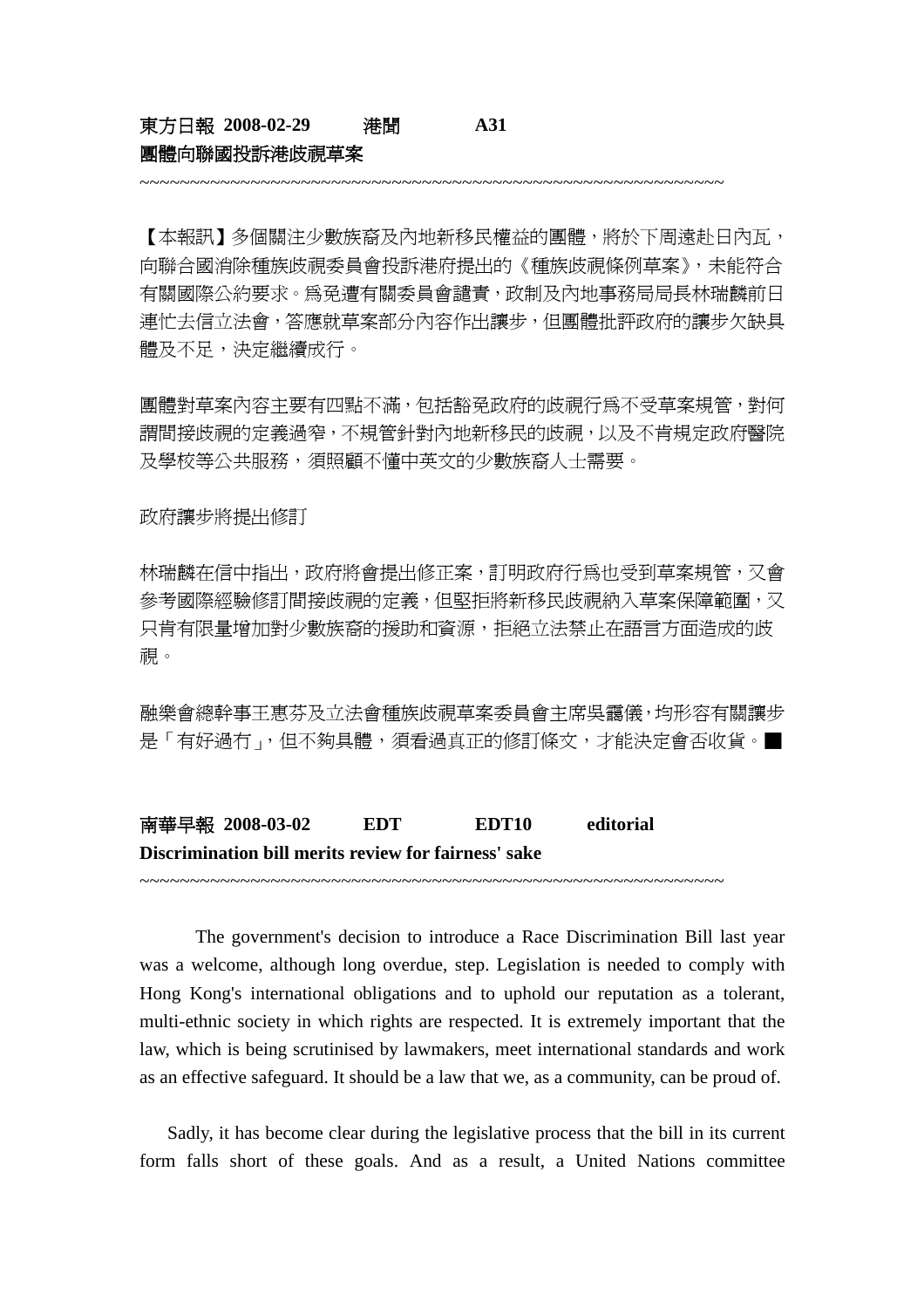overseeing the relevant international convention signed by Hong Kong has become involved. Local lawyers are among those who have flown to Geneva, where they will express their concerns about the bill to the committee tomorrow. The government will also put its arguments to the committee.

 The law should help promote tolerance and prevent discrimination. It should provide a mechanism for the mediation of disputes and ensure fairness to all. But critics have warned that too many exemptions will exclude much of the government's operations from the proposed law and may even legitimise discriminatory practices. It is rare to have most of the members of a bills committee - cutting across party lines objecting to the terms of a government bill. But so far, officials have been unwilling to make amendments.

 Chief among the concerns is that the government and other public bodies would largely be exempted from the terms of the proposed bill. This is a departure not only from international norms, but also from existing local laws that ban discrimination on the basis of sex and disability. The government has argued that the Bill of Rights already enables individuals to take legal action against the government for discrimination. But the Bill of Rights does not provide an efficient and effective means of dealing with everyday discrimination. It usually requires seeking a judicial review, a time-consuming and costly process.

 In the past, the government has been at the forefront of anti-discrimination education. And as the city's largest employer, its record compares favourably with that of the private sector. There is no reason to believe it will fare worse in the future. It, therefore, should have nothing to fear from the law.

 There are also concerns that the definition of discrimination in the bill is too narrow and that the exemptions go further than necessary. For example, the bill makes an arbitrary distinction between direct and indirect discrimination. Indirect discrimination involves general rules or practices whose results negatively affect specific racial groups. The bill lays down tests which must be met before such situations can be covered by the law. Even the government is not sure whether some practices under discussion would amount to indirect discrimination under the bill. Members of the general public would, no doubt, be even more confused.

 There is much room for discussion before the bill is passed. But the government should carefully consider the criticisms and make the amendments needed to ensure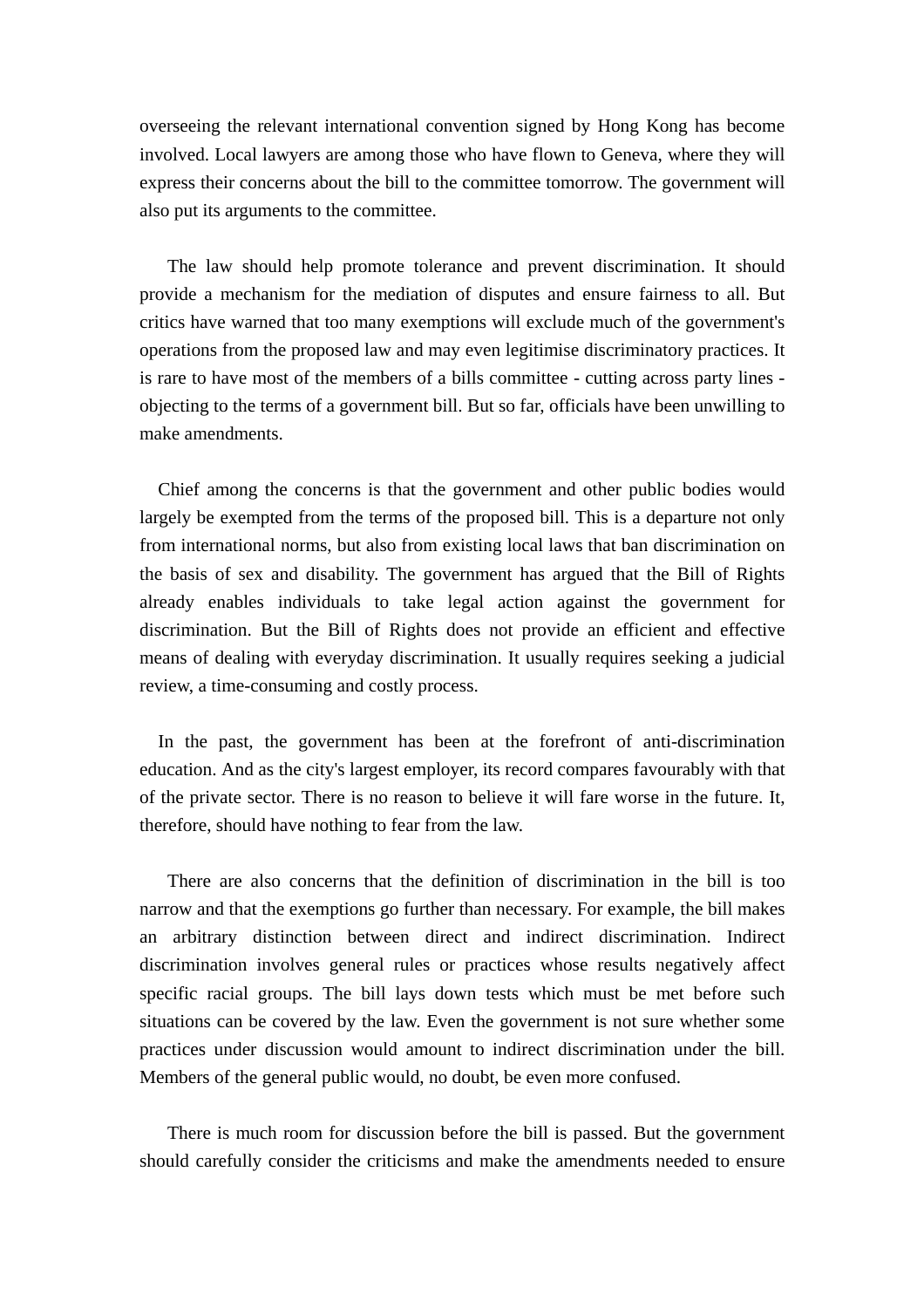Hong Kong's long wait for this legislation ends with a clear, effective and exemplary  $law. \blacksquare$ 

# 南華早報 2008-03-02 EDT EDT2 Yau Chui-yan and Polly Hui **Anson Chan questions political will on race bill**

~~~~~~~~~~~~~~~~~~~~~~~~~~~~~~~~~~~~~~~~~~~~~~~~~~~~~~~~~~

Ahead of a UN meeting in Geneva tomorrow that will discuss Hong Kong's proposed racial-discrimination legislation, lawmaker Anson Chan Fang On-sang has said the government's handling of the issue "reflects a lack of political will".

The UN Committee for the Elimination of Racial Discrimination will meet to discuss Hong Kong's race discrimination bill, which was tabled for lawmakers' consideration in December 2006.

Representatives from different human rights groups, Hong Kong Bar Association chairman Rimsky Yuen Kwok-keung and Margaret Ng Ngoi-yee, chairwoman of the bill's committee, will attend the Geneva meeting, but no representative from the Hong Kong government will be there.

Legislators and rights groups are frustrated that the government has not been willing to remove clauses in the bill that exempt the government from legal liability.

The United Nations High Commissioner for Human Rights has previously commented on the bill in a letter to Beijing that was handed on to the Hong Kong government. The city responded by saying that the bill excluded "the statutory right to seek redress against racial discrimination perpetrated by state authorities".

However, Secretary for Constitutional and Mainland Affairs Stephen Lam Sui-lung told the Legislative Council bills committee last Wednesday that the law would be amended to make it binding on the government.

Mr Lam made a similar commitment in a late-January letter to Legco, without detailing any amendments. He told legislators then that he first had to discuss the issue with different government departments.

But Mrs Chan told the Sunday Morning Post: "It is necessary to discuss [the issue]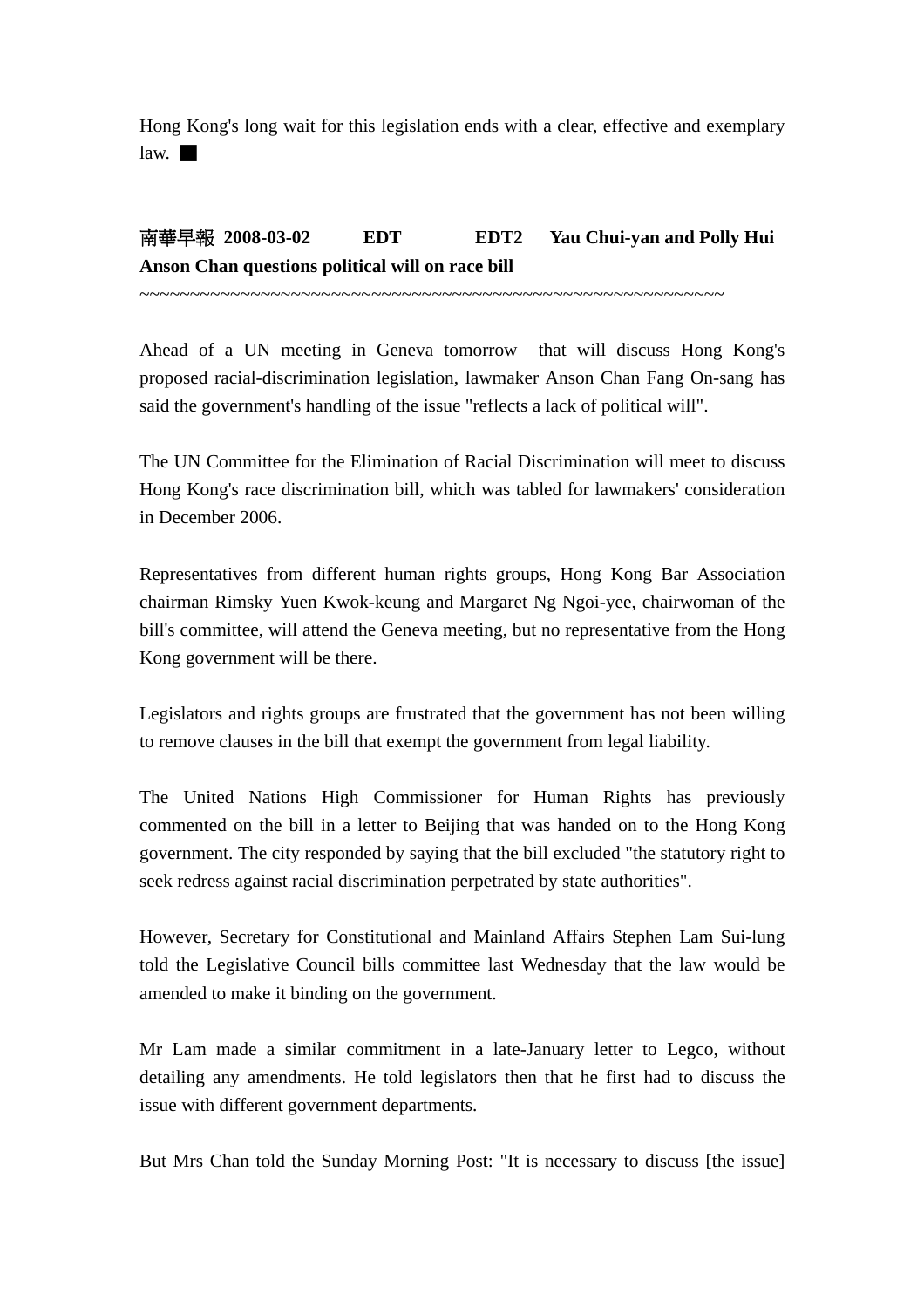with different departments, but they will only look at it from their own angles. [Legislation on] important topics like race discrimination should not be led by departments.

 "In the past, anti-discrimination legislation was led by the top level of government. There was interdepartmental co-ordination. In respect of issues like racial discrimination, the government has to educate not only the public but civil servants and individual departments."

Ms Ng, who met Mr Lam on Friday to discuss the latest government position, said she remained unconvinced that the government was committed to eliminating racial discrimination. "A proper law against racial discrimination can by no means be replaced by short-term support measures for minorities." ■

## 南華早報 **2008-03-02 EDT EDT10 editorial Discrimination bill merits review for fairness' sake**

~~~~~~~~~~~~~~~~~~~~~~~~~~~~~~~~~~~~~~~~~~~~~~~~~~~~~~~~~~

 The government's decision to introduce a Race Discrimination Bill last year was a welcome, although long overdue, step. Legislation is needed to comply with Hong Kong's international obligations and to uphold our reputation as a tolerant, multi-ethnic society in which rights are respected. It is extremely important that the law, which is being scrutinised by lawmakers, meet international standards and work as an effective safeguard. It should be a law that we, as a community, can be proud of.

 Sadly, it has become clear during the legislative process that the bill in its current form falls short of these goals. And as a result, a United Nations committee overseeing the relevant international convention signed by Hong Kong has become involved. Local lawyers are among those who have flown to Geneva, where they will express their concerns about the bill to the committee tomorrow. The government will also put its arguments to the committee.

 The law should help promote tolerance and prevent discrimination. It should provide a mechanism for the mediation of disputes and ensure fairness to all. But critics have warned that too many exemptions will exclude much of the government's operations from the proposed law and may even legitimise discriminatory practices. It is rare to have most of the members of a bills committee - cutting across party lines -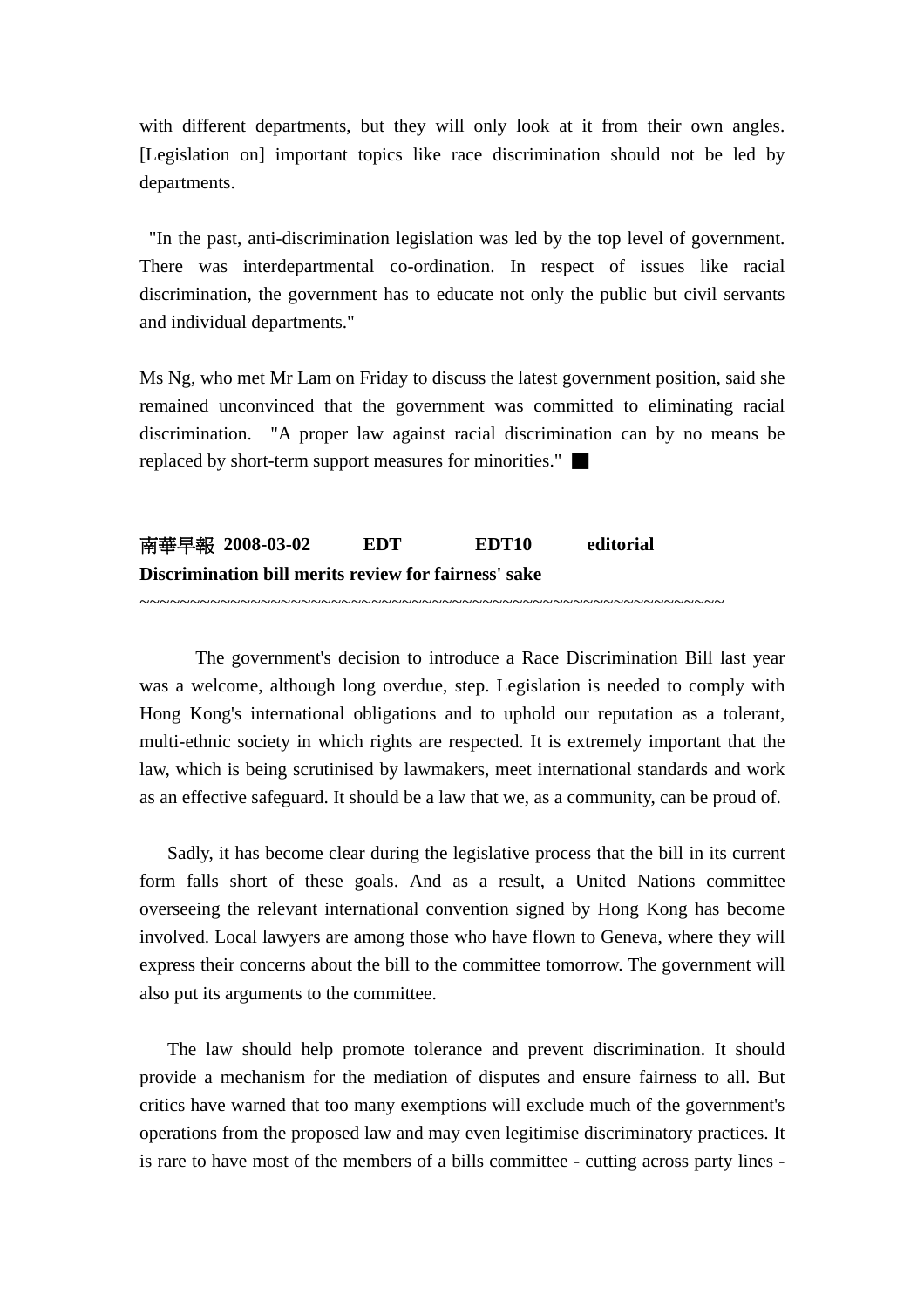objecting to the terms of a government bill. But so far, officials have been unwilling to make amendments.

 Chief among the concerns is that the government and other public bodies would largely be exempted from the terms of the proposed bill. This is a departure not only from international norms, but also from existing local laws that ban discrimination on the basis of sex and disability. The government has argued that the Bill of Rights already enables individuals to take legal action against the government for discrimination. But the Bill of Rights does not provide an efficient and effective means of dealing with everyday discrimination. It usually requires seeking a judicial review, a time-consuming and costly process.

 In the past, the government has been at the forefront of anti-discrimination education. And as the city's largest employer, its record compares favourably with that of the private sector. There is no reason to believe it will fare worse in the future. It, therefore, should have nothing to fear from the law.

 There are also concerns that the definition of discrimination in the bill is too narrow and that the exemptions go further than necessary. For example, the bill makes an arbitrary distinction between direct and indirect discrimination. Indirect discrimination involves general rules or practices whose results negatively affect specific racial groups. The bill lays down tests which must be met before such situations can be covered by the law. Even the government is not sure whether some practices under discussion would amount to indirect discrimination under the bill. Members of the general public would, no doubt, be even more confused.

 There is much room for discussion before the bill is passed. But the government should carefully consider the criticisms and make the amendments needed to ensure Hong Kong's long wait for this legislation ends with a clear, effective and exemplary  $law. \blacksquare$ 

| 星島日報 2008-03-05 | 每日雜誌 | A19 | 維港會 |
|-----------------|------|-----|-----|
| 吳靄儀開會破紀錄        |      |     |     |
|                 |      |     |     |

身兼立法會《種族歧視條例草案》法案委員會主席的吳靄儀,與香港大律師公會 主席袁國強及融樂會總幹事王惠芬等九人,昨出席完在日內瓦舉行的聯合國消除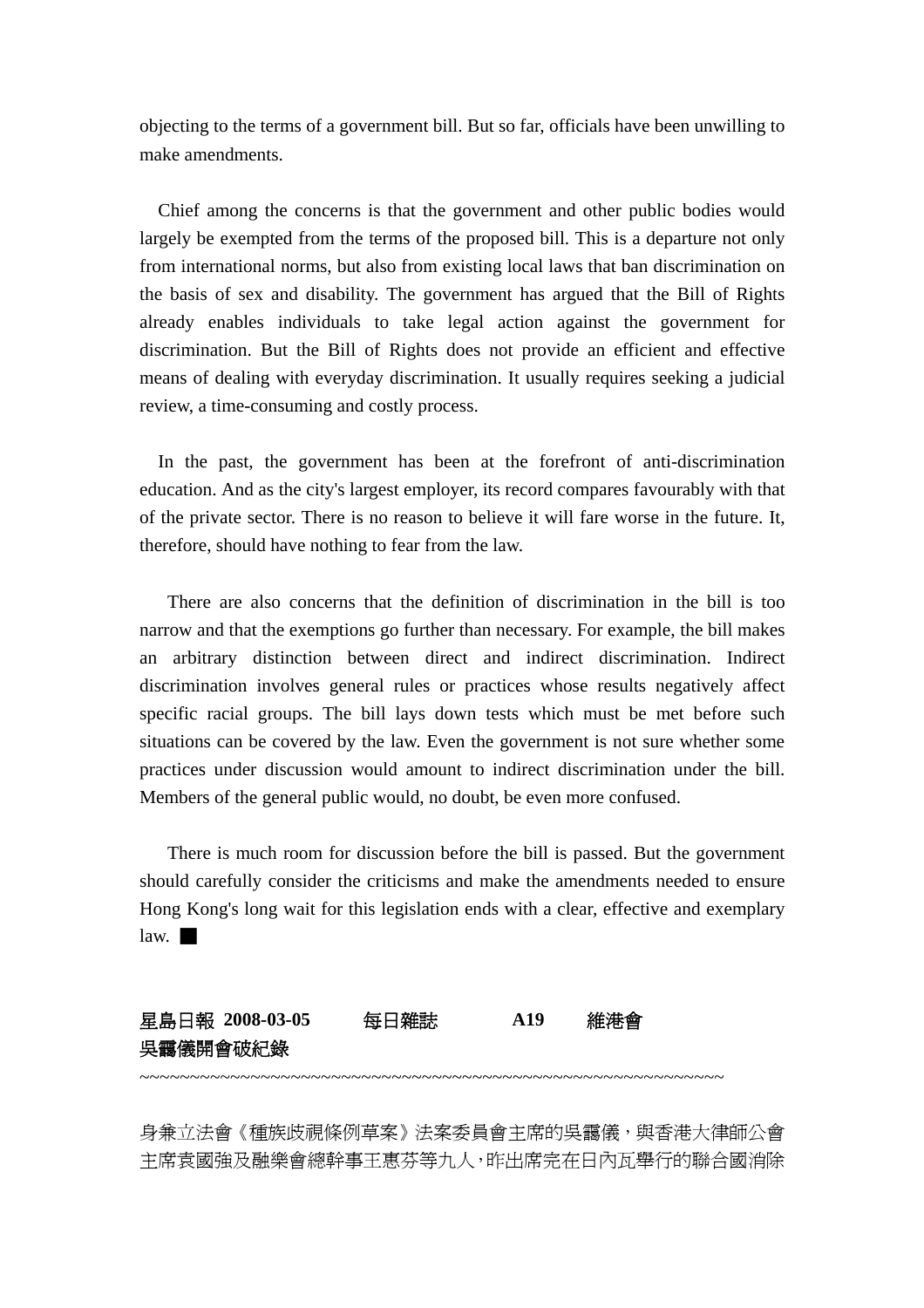種族歧視委員會(委員會)的公開會議後返港。在瑞士期間,他們與十四位委員會 成員會面,創下歷來最多委員與團體會面的紀錄。她向委員反映團體及學者關注 草案未能約束政府的歧視行為,及擔心政府缺乏信心制定法例,保障本港少數族 不受歧視。■

### 蘋果日報 **2008-03-05** 專欄專論 **A19** 隔牆有耳李八 方 隔牆有耳:吳靄儀俾阿嬸趕至肯走

~~~~~~~~~~~~~~~~~~~~~~~~~~~~~~~~~~~~~~~~~~~~~~~~~~~~~~~~~~

公民黨議員吳靄儀(Margaret)星期一飛咗去日內瓦,同人權監察總幹事羅沃啟、 大律師公會主席袁國強會合,參加聯合國消除種族歧視委員會會議。Margaret 此 行係投訴港府的《種族歧視條例草案》唔符合國際公約要求。噚日由日內瓦趕返 香港開立法會 o 既 Margaret 向八方講,今次聯合國委員會 18 個代表入面,有 14 個人同佢哋開會,顯示佢哋好關注香港人權狀況,其中一個仲同佢哋好好傾,喺 間餐廳傾到俾掃地阿嬸趕至肯走。八方聽聞,聯合國代表今次會後,決定成立小 組跟進香港情況,如果港府唔妥善修改《種族歧視條例草案》,相信會俾聯合國 批評。■

## 明報 **2008-03-05** 政情 **A10**  聯合國跟進港《歧視草案》

【明報專訊】關注少數族裔和內地新移民權益的團體共 9 人,一連 3 日到瑞士 日內瓦聯合國,力數香港現正審議的《種族歧視條草案》(草案)四大漏洞,委 員亦同意香港的草案「很有問題」。隨團的立法會議員吳靄儀指出,若要聯合國 「出聲」批評香港,作為國際金融中心的香港便相當「失禮」。

~~~~~~~~~~~~~~~~~~~~~~~~~~~~~~~~~~~~~~~~~~~~~~~~~~~~~~~~~~

 吳靄儀和大律師公會主席袁國強、融樂會總幹事王惠芬、香港人權監察總幹 事羅沃啓等一行9 人,早前獲聯合國「消除種族歧視委員會」接見,委員會特 別成立專責小組跟進香港情。

吳靄儀:香港不應「失禮」

吳靄儀表示,來自不同國家的委員聽罷他們介紹香港的《草案》後,均表示草案 「很有問題,絕非小事」。她續說,會上她反映了一直關注的四大要點,包括豁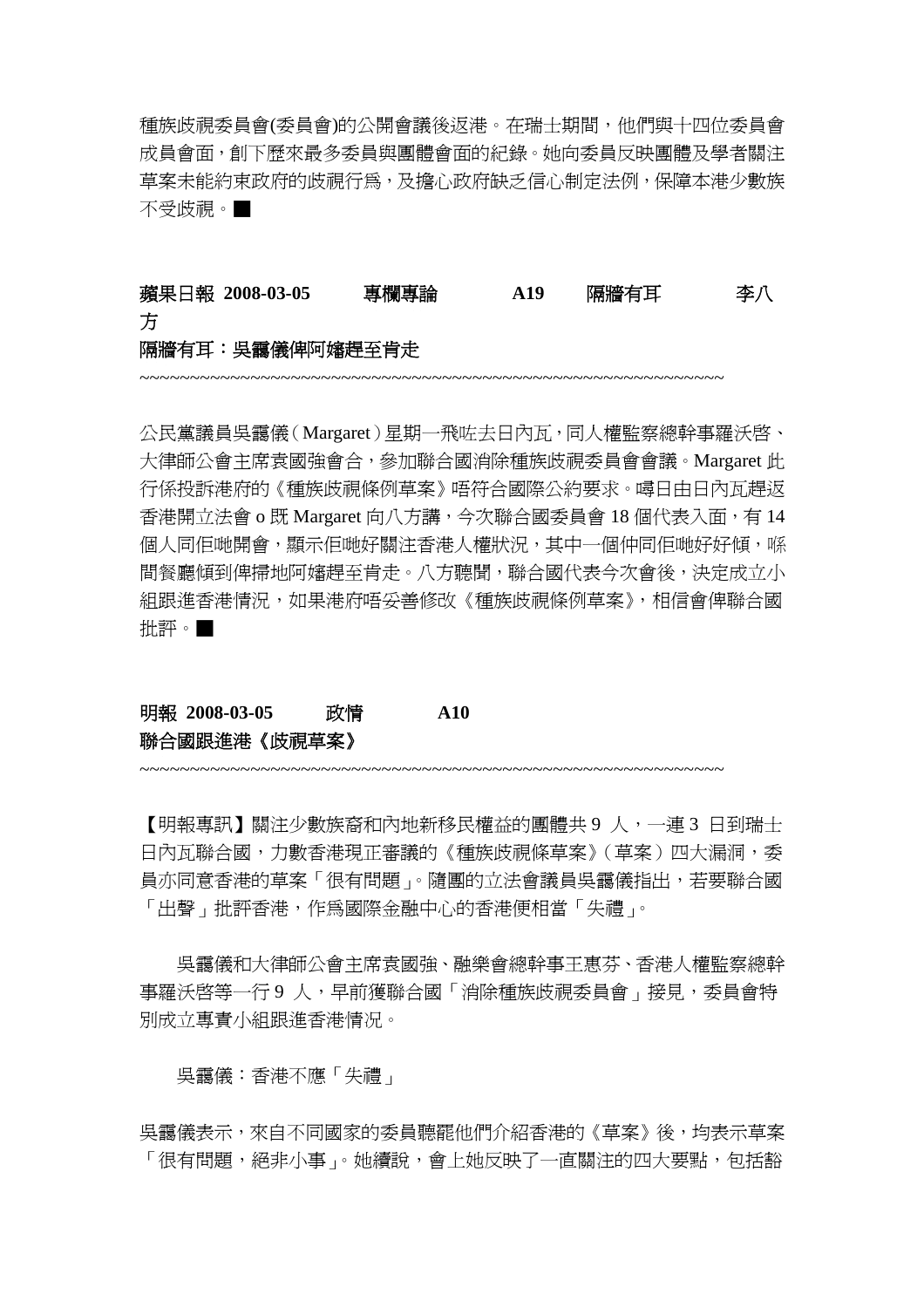免政府歧視行為不受規管、對間接歧視的定義過窄、拒絕規管對新移民的歧視, 和拒絕規定政府醫院及學校等服務須照顧不諳中英文的族裔人士需要,她批評現 時草案與國際相關的公約內容相距甚遠。

港府:準備修改草案

 吳靄儀指出,聯合國的委員會可向香港提出「預先警告」和採取「急切行動」, 現階段尚未知道對方的行動。

 她認為,若待聯合國在國際上公開指摘香港,屆時作為國際金融的香港定必 蒙羞。她敦促港府應努力做到種族平等。

政制及內地事務局發言人指出,當局準備修改相關草案,訂明政府行爲也受 草案規管,並認為草案足以保護受種族歧視的人。■

### 信報財經新聞 **2008-03-05** 政策政情 **P09**  聯合國不滿港府種族歧視草案

~~~~~~~~~~~~~~~~~~~~~~~~~~~~~~~~~~~~~~~~~~~~~~~~~~~~~~~~~~

 自從《種族歧視條例草案》公布以來,一直被民間團體質疑未能符合 國際公約要求。曾與聯合國消除種族歧視委員會會面的法律界立法會議員吳靄儀 【圖右二】指出,委員對香港的情況非常關注,有個別委員更表示相當不滿。港 府發言人回應時強調,相信立法已符合聯合國公約要求,為不同族裔提供足夠保 障。

 多個民間團體代表團在星期一趁聯合國消除種族歧視委員會於瑞士日 內瓦召開會議,到當地與委員見面,並列席部分公開會議。代表獲多達十四名委 員接見,而其他聯合國與人權工作相關的機構亦派代表出席,代表團成員之一、 人權監察總幹事羅沃啟【圖中】形容,與聯合國打交道十多年來,從未得到如此 重視的對待。

 以公民黨代表出席的《種族歧視草案》委員會主席吳靄儀指出,有個別 委員對香港目前情況感到相當不滿。她認為,委員會非常認同香港民間團體的觀 點,即《草案》不應對政府作出豁免、間接歧視定義過窄、應包括語言歧視,以 及不包括新移民。

吳靄儀並特別提到,對於新移民應否納入《草案》,委員會認為「種族」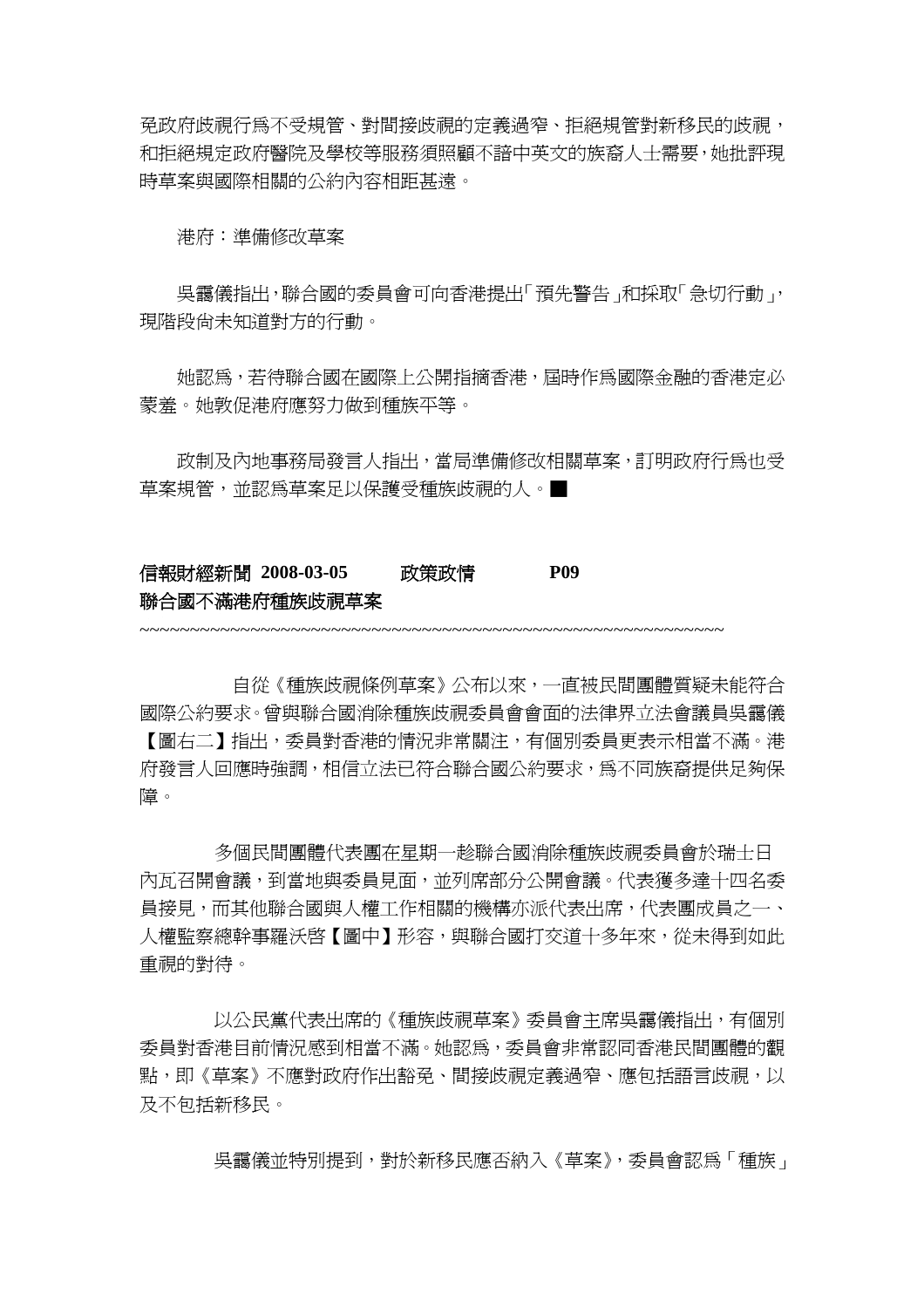不應狹義地定義,單以血緣去界定種族已不合時宜。她指出,新移民在香港是很 清晰的群體,有不同的方言和口音。

羅沃啓表示,消除種族歧視委員會已將香港的問題交由一個專責小組跟 進,該專責小組可研究應否按照委員會的機制,採取進一步行動,例如作出預警 (early warning)甚至緊急行動(urgent action),並且會在今後持續跟進香港的 情況。他認爲,委員會感覺到香港的問題很嚴重,相信日內會有所決定。

 政制及內地事務局發言人回覆查詢時表示,已向《草案》委員會表示, 準備對《草案》作出修訂,使《草案》對政府有約束力。該局認為已符合聯合國 公約的要求,並為消除種族歧視提供足夠保障。

不渦,吳靄儀質疑,《草案》仍豁免政府行為,有關修訂並無意義。■

## 南華早報 **2008-03-05 EDT EDT2 Yau Chui-yan and Albert Wong HK at risk of attack by UN on race bias law**

~~~~~~~~~~~~~~~~~~~~~~~~~~~~~~~~~~~~~~~~~~~~~~~~~~~~~~~~~~

Hong Kong could face criticism from a United Nations panel if proposed laws against racial discrimination fail to eliminate bias.

The UN actions could include sending letters of criticism to the government or, worse, labelling the issue as an "urgent action", which would effectively put the city government on its watch list, local delegates attending a hearing under the UN Committee on the Elimination of Racial Discrimination said.

That would be a serious embarrassment to the authorities, the activists said.

Law Yuk-kai, director of Hong Kong Human Rights Monitor, said: "In the worse-case scenario, the issue could even be referred to the UN General Assembly, though this is pretty unlikely."

The bill was first tabled in the Legislative Council in December 2006. Legislators and rights groups have long been frustrated that the government has been unwilling to remove clauses in the bill that exempt it from legal liability.